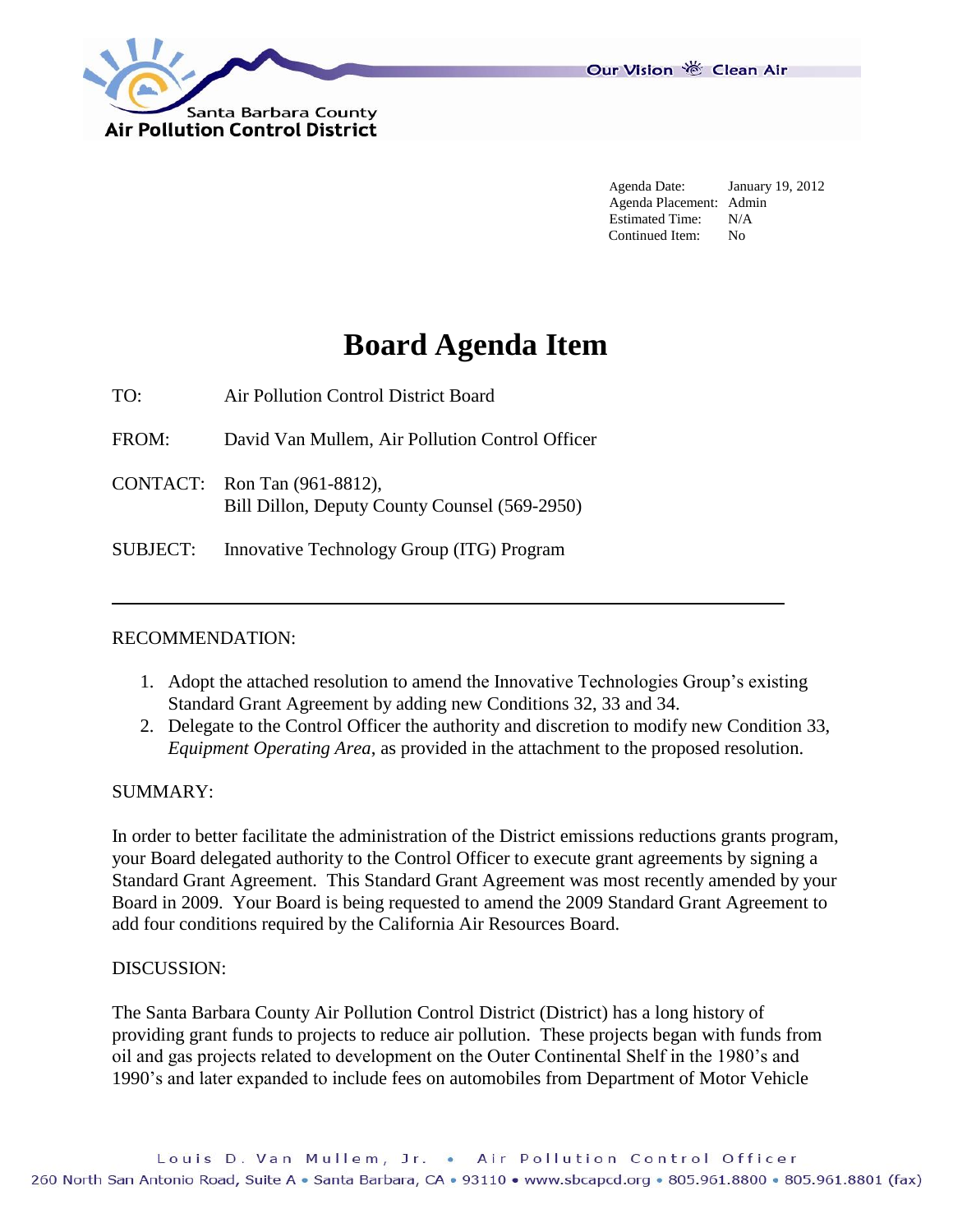registrations and then the Carl Moyer Memorial Air Quality Standards Attainment Program (Moyer Program).

Established pursuant to Section 44275 of the California Health and Safety Code, the Moyer Program is administered and overseen by the Air Resources Board, which provides incentives for cleaner heavy-duty diesel engines in the state. The District has participated in all thirteen years of the Moyer Program, and has received Air Resources Board grants totaling \$5,865,653. The District has provided \$1,455,693 in matching funds for a program total of \$7,321,346 (including administration) that have been utilized to reduce through Year 13 a combined total of 1222 tons of nitrogen oxide, reactive organic gas, and particulate matter emissions from heavy-duty diesel engines in Santa Barbara County.

The District's Innovative Technology Group is responsible for administering the Moyer Program consistent with Air Resources Board Guidelines. These Guidelines specify, among other requirements, that recipients of Moyer Program funds enter into a standard grant agreement with the District. Because the District Board only meets seven times a year, this makes it difficult to obligate funding in a timely manner. Your Board therefore delegated to the Control Officer the authority to enter into and approve individual grant agreements up to the amount of \$150,000 per agreement. The existing Standard Grant Agreement was last amended by your Board in 2009 (2009 Standard Grant Agreement).

To make the 2009 Standard Grant Agreement consistent with the California Air Resourcs Board's Moyer Program Guideines, staff is requesting that your Board amend the 2009 Standard Grant Agreement by adding three additional conditions:

- **Condition 32** the grantee is required to maintain and operate the equipment according to manufacturer's specifications and to record the hours of operation.
- **Condition 33** the grantee must operate the new equipment at least 75% of the time in California or California Coastal Waters, or greater period of time as specified by the Control Officer.
- **Condition 34** the grantee must allow the District or the California Air Resources Board to perform on-site inspections of the equipment.

For Condition 33, staff is also requesting your Board delegate authority and discretion to the Control Officer to specify a different percentage, as long as that percentage is consistent with the Moyer Program Guidelines.

The District in 2009, requested that the Board clarify the Control Officer's authority, consistent with the above-discussed delegation of authority, that acknowledged that the Control officer can make appropriate changes to the Standard Grant Agrement on a case by case basis to better implement the program. The issue areas and authority requested in 2009 have been amended to include new Conditions 32, 33 and 34 and are set forth in Attachment 1 to the Resolution. The number references correspond to the paragraph numbers in the Standard Grant Agreement, which is set forth in Attachment 2 to the Resolution.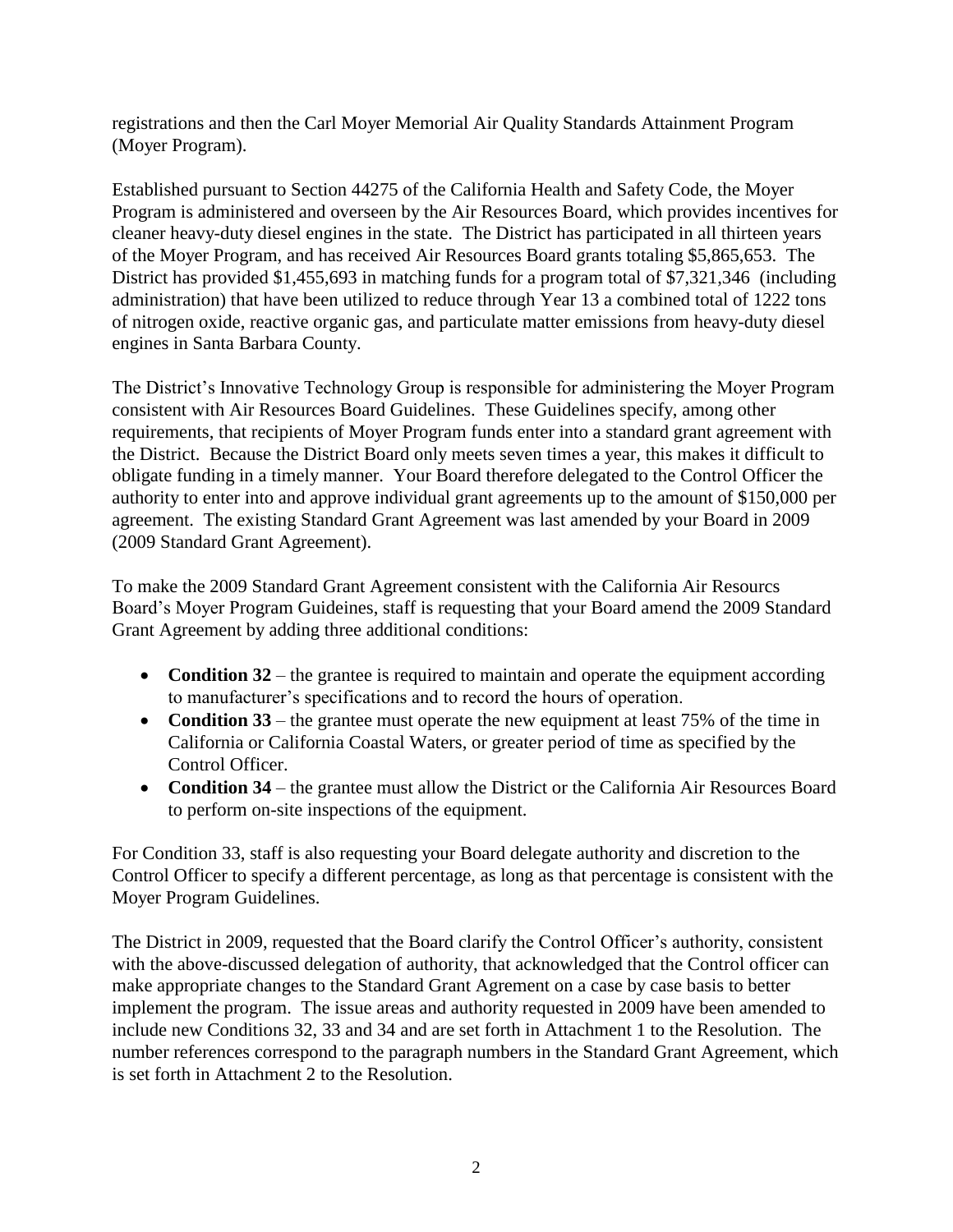## RESOLUTION OF THE AIR POLLUTION CONTROL DISTRICT BOARD COUNTY OF SANTA BARBARA, STATE OF CALIFORNIA

In the Matter of Amending the District's a metal association No. Standard Grant Agreement for Certain  $\qquad$ Innovative Technology Group Grants (1)  $\hspace{1.5cm}$ ) and  $\hspace{1.5cm}$  (  $\hspace{1.5cm}$  ) and  $\hspace{1.5cm}$  (  $\hspace{1.5cm}$  )

## **RECITALS**

- 1) WHEREAS, the Board wishes to continually improve the efficient operation of the Santa Barbara County Air Pollution Control District, including the Innovative Technologies Group grant program to comply with the Air Resourcs Board's requirements for the Carl Moyer Program;
- 2) WHEREAS, the Board wishes to amend the 2009 Standard Grant Agreement by adding four new conditions for certain Innovative Technologies Group emissions reduction projects; and
- 3) WHEREAS, the Board wishes to delegate authority to the Control Officer to amend Condition 33 of the Standard Grant Agreement as set forth in Attachment 1 of this Resolution.

## **NOW, THEREFORE, IT IS HEREBY RESOLVED THAT**:

- 1) The Board hereby approves the amendments to the Standard Grant Agreement set forth in Attachment 2 to this Resolution**.**
- 2) The Board hereby delegates authority to the Control Officer to enter into grant agreements as set forth in Attachment 2, including authority to amend Condition 33 of the Standard Grant Agreement as set forth in Attachment 1of this Resolution.

**PASSED AND ADOPTED** by the Santa Barbara County Air Pollution Control District Board, County of Santa Barbara, State of California, this  $19<sup>th</sup>$  day of January 2012 by the following vote:

AYES: NOES:

ABSTAIN: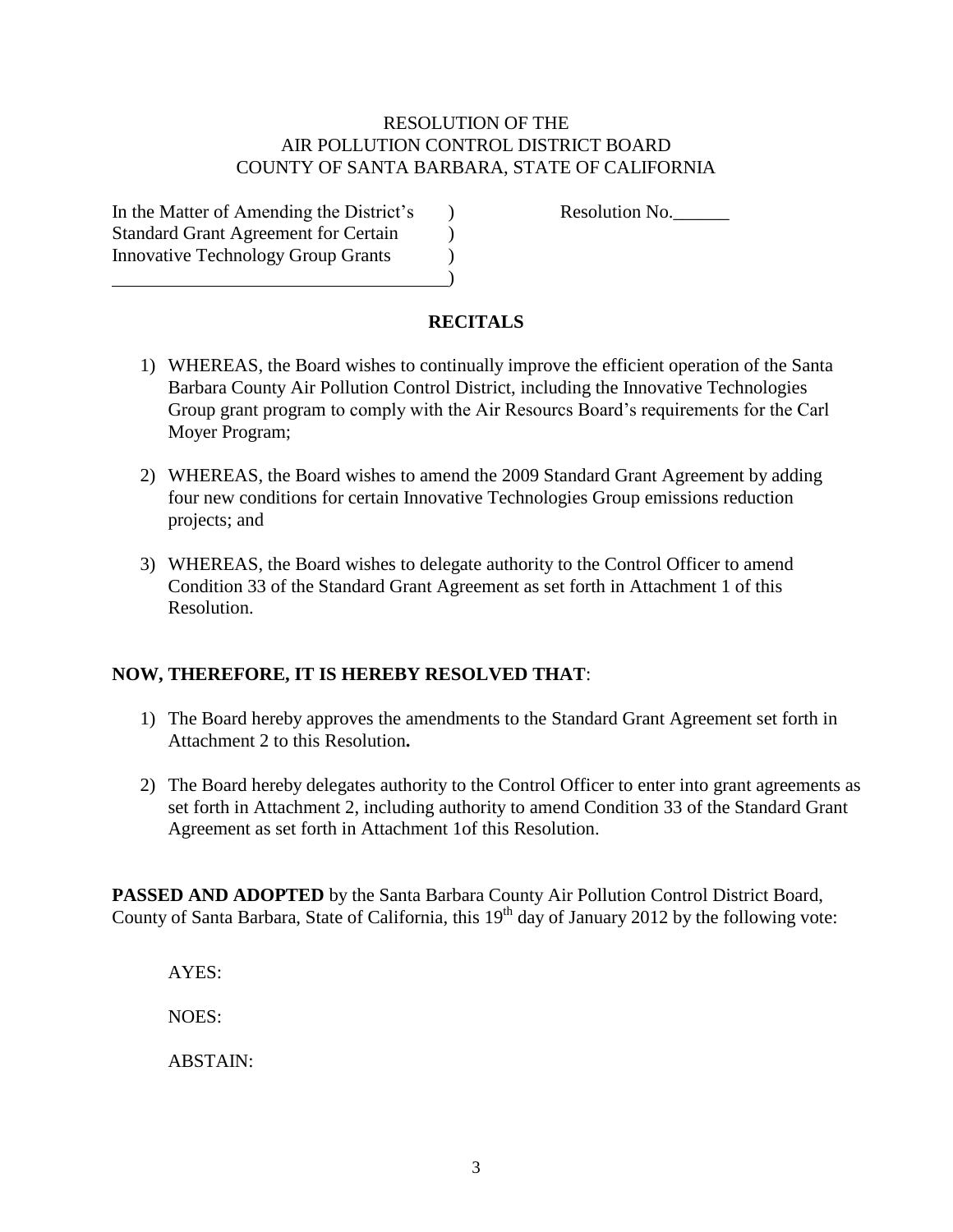## ABSENT:

## **ATTEST:**

David Van Mullem<br>Clerk of the Board

Santa Barbara County Air Pollution Control District, State of California

By \_\_\_\_\_\_\_\_\_\_\_\_\_\_\_\_\_\_\_\_\_\_\_\_\_ \_\_\_\_\_\_\_\_\_\_\_\_\_\_\_\_\_\_\_\_\_\_\_\_\_\_\_\_\_\_\_\_\_

DENNIS MARSHALL ROBERT W. GEIS, CPA SANTA BARBARA COUNTY COUNSEL Auditor Controller

By \_\_\_\_\_\_\_\_\_\_\_\_\_\_\_\_\_\_\_\_\_\_\_\_\_\_ By \_\_\_\_\_\_\_\_\_\_\_\_\_\_\_\_\_\_\_\_\_\_\_

Deputy Deputy

## **APPROVED AS TO FORM**:

RAY AROMATORIO Risk Manager

By \_\_\_\_\_\_\_\_\_\_\_\_\_\_\_\_\_\_\_\_\_

Deputy Chairperson

## **APPROVED AS TO FORM**: **APPROVED AS TO FORM**: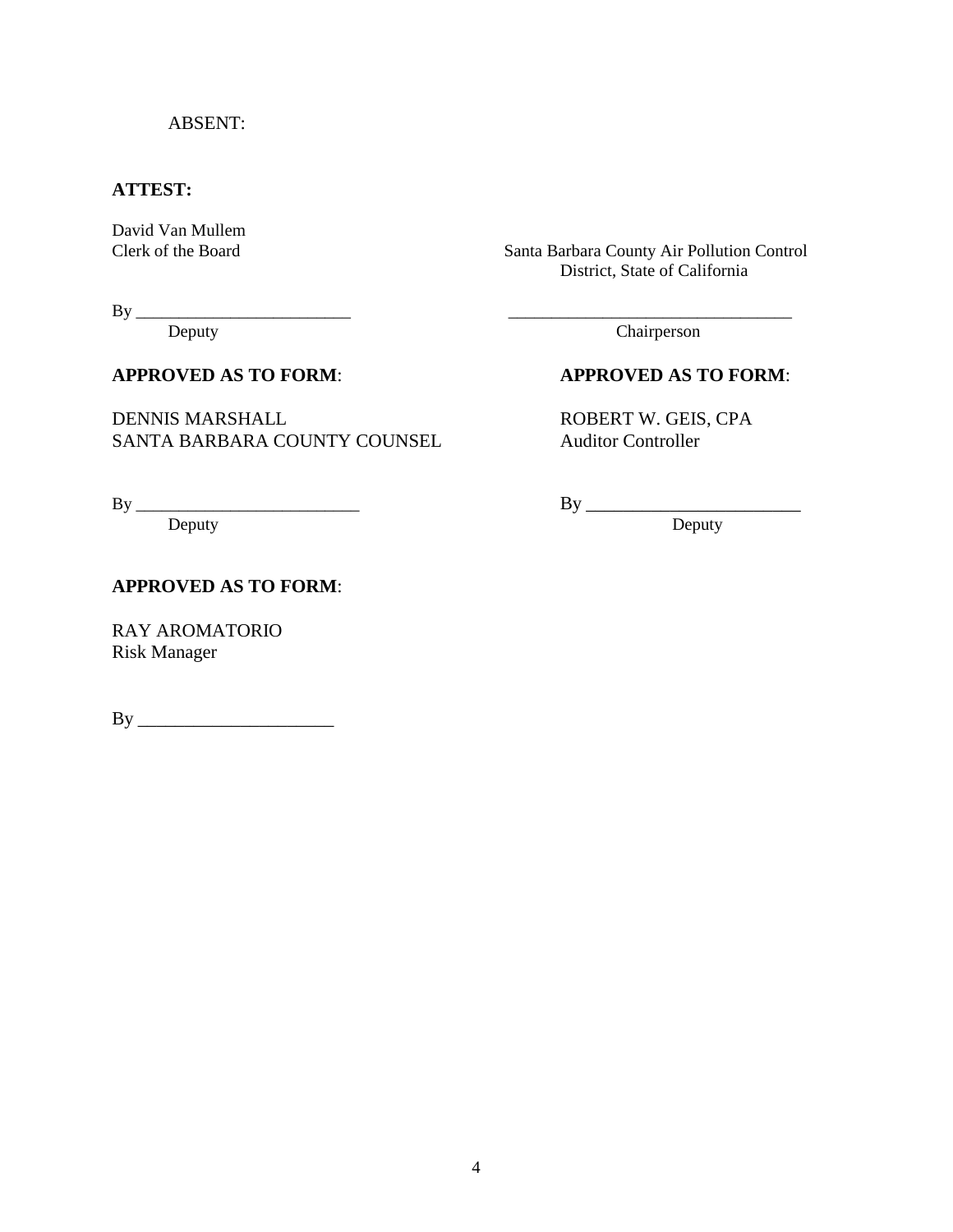## **Attachment 1**

**General**: The Control Officer is authorized to make minor technical or grammatical changes to the Standard Agreement, as necessary in his judgment.

**Recitals**. The Control Officer may amend the recitals to reflect the particular source of funding, such as the Carl Moyer Program, project type, such as marine vessel engine replacements, and inclusion of the Air Resources Board as a third party beneficiary, where appropriate.

- 1. **Obligations to be Performed**. No change from existing Standard Agreement. The actual proposal for the project shall come from the grantee
- 2. **Time of Performance**. Amendment to existing Standard Agreement. The standard time of performance shall be three (3) years except as provided as following:
	- a) The Control Officer may extend this time of performance up to five (5) years to ensure a project will meet Carl Moyer Program cost-effectiveness criteria.
	- b) For projects involving agricultural equipment (e.g., diesel engine booster pumps, tractors) funded with ARB or the District's matching funds the time of performance may be from one (1) to ten (10) years, as determined based on guidelines of the Air Resources Board.

The standard period to acquire and commence operation of the new equipment shall be 120 days, unless otherwise required by the Carl Moyer Program Guidelines or other similar state regulations or guidelines

- 3. **Grant funding.** No change from existing Standard Agreement. The Control Officer is authorized to approve any grant on the Standard Grant Agreement for an amount up to and including \$150,000. Where the Air Resources Board is the source of funding, the 2008 Carl Moyer Guideline provision regarding Disclosure of Funds (Attachment E) will be added to the grant agreement.
- 4. **Matching Funds**. Amendment to existing Standard Agreement. Normally, matching funds are required and often include installation costs, which can be significant, such as in the case of the marine vessels engine repowerment program. The Control Officer is authorized to not require matching funds on a case by case basis (e.g., certain school bus replacements).
- 5. **Non Partnership**. No change from existing Standard Agreement. This is a standard condition that shall not be changed.
- 6. **Status of Grantee.** No change from existing Standard Agreement. This is a standard condition that shall not be changed.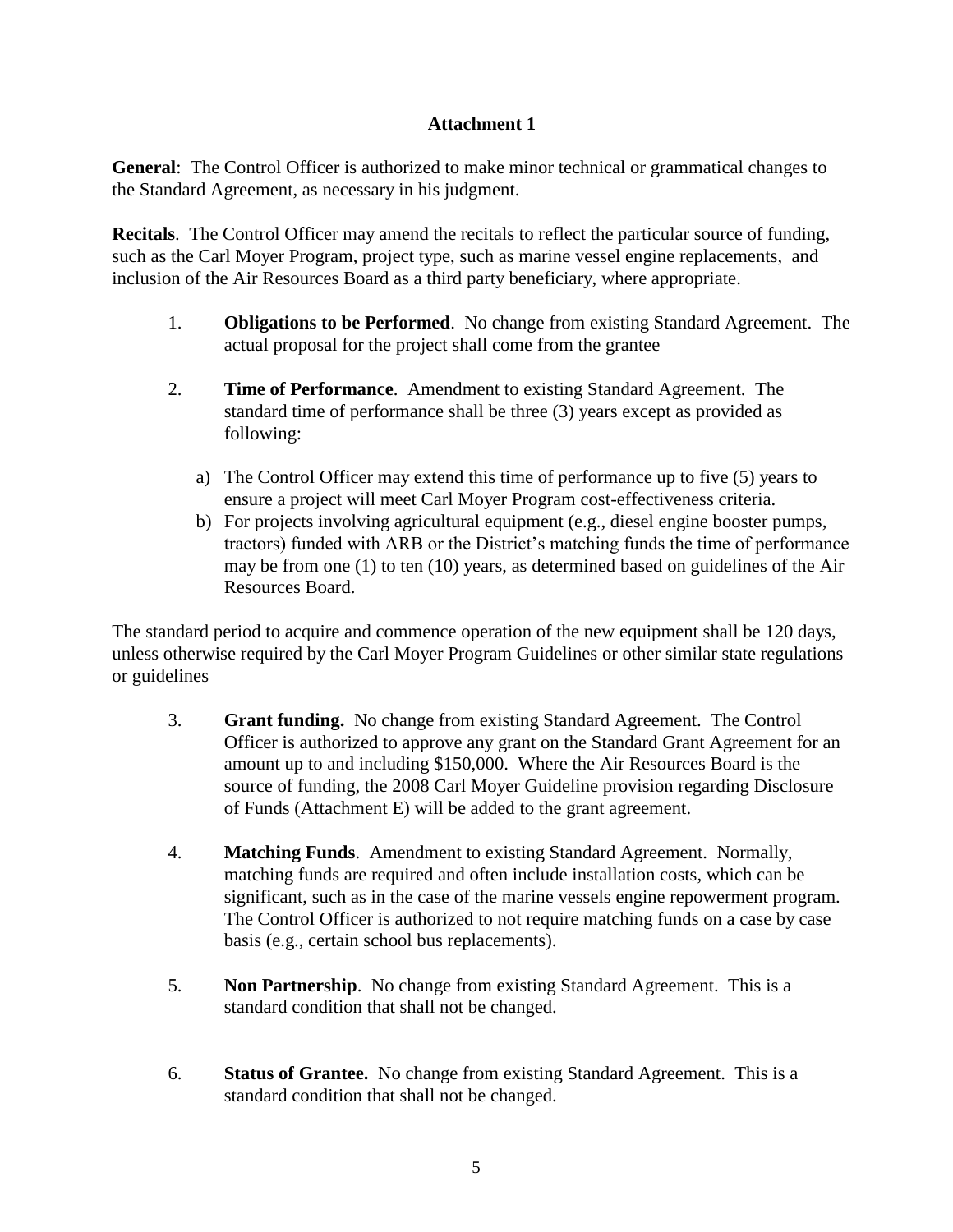- 7. **Records**. Amendment to existing Standard Agreement. The Control Officer shall be authorized to make reasonable changes to record keeping requirements, consistent with the standards and recommendations of the Auditor and, where Carl Moyer or other similar State funds are involved, the Air Resources Board.
- 8. **Grant Reporting**. Amendment to existing Standard Agreement. The Control Officer shall be authorized to make reasonable changes to record keeping requirements, consistent with the recommendations of the Auditor and, where Carl Moyer or other similar State funds are involved, the Air Resources Board.
- 9. **Audit and Review**. Amendment to existing Standard Agreement. The Control Officer shall be authorized to make reasonable changes to record keeping requirements, consistent with the recommendations of the Auditor and, where Carl Moyer or other similar State funds are involved, the Air Resources Board.
- 10. **Indemnification and Insurance**. Formalization of current practice. The Control Officer shall always require indemnification. Insurance is generally not required in grant agreements because the liability exposure to the District is very low where the District's role is limited to granting money to a grantee who has proposed a low emissions project. The Control Officer is authorized to require insurance in unusual circumstances. The Control Officer shall consult with Risk Management and County Counsel in such situations. The Control Officer shall require insurance whenever necessary to meet Air Resources Board's Carl Moyer Program Guidelines or other similar formally established requirements of Air Resources Board.
- 11. **Nondiscrimination**. No change from existing Standard Agreement. This is a standard condition that shall not be changed.
- 12. **Title to Low Emissions Equipment**. No change from existing Standard Agreement. This is a standard condition that shall not be changed.
- 13. **Right to Emissions Reduction**. No change from existing Standard Agreement. This is a standard condition that shall not be changed.
- 14. **Disposal of Replaced Equipment**. Amendment to existing Standard Agreement. The Control Officer may delete this paragraph where the grant does not involve disposal of replaced equipment.
- 15. **Termination**. Amendment to existing Standard Agreement. Grantee's obligation to repay the grant where grantee has terminated the grant shall be adjusted to reflect the time of performance.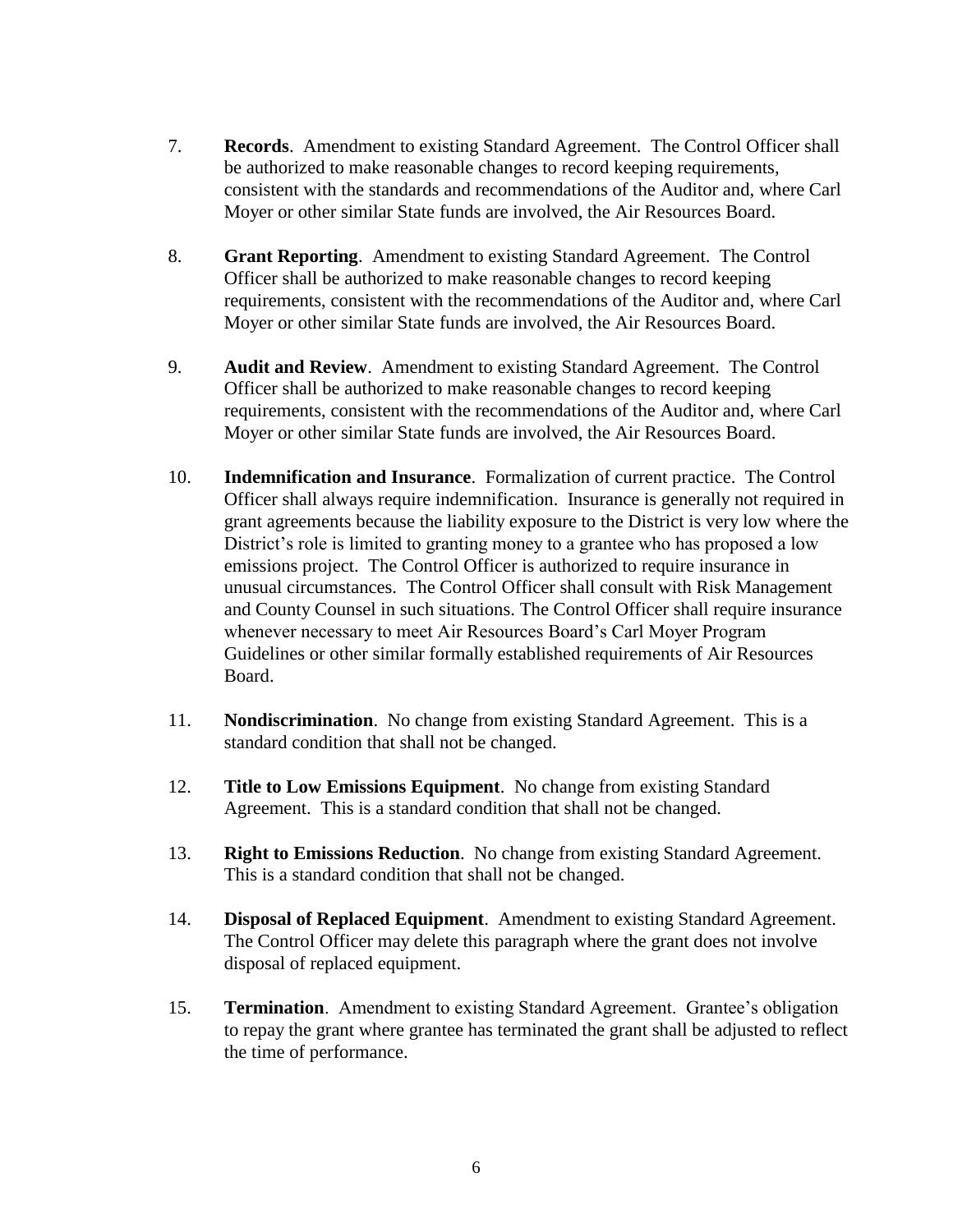- 16. **Conflict of Interest**. No change from existing Standard Agreement. This is a standard condition that shall not be changed.
- 17. **Taxes**. No change from existing Standard Agreement. This is a standard condition that shall not be changed.
- 18. **Project Logos**. Amendment to existing Standard Agreement. The Control Officer shall have the discretion to not include this provision.
- 19. **Public Education.** Amendment to existing Standard Agreement. The Control Officer shall have the discretion to not include this provision.
- 20. **Remedies not Exclusive**. No change from existing Standard Agreement. This is a standard condition that shall not be changed.
- 21. **Publication**. Amendment to existing Standard Agreement. The Control Officer shall have the discretion to not include this provision.
- 22. **Waivers**. No change from existing Standard Agreement. This is a standard condition that shall not be changed.
- 23. **Amendment**. No change from existing Standard Agreement. This is a standard condition that shall not be changed.
- 24. **California Law to Apply**. No change from existing Standard Agreement. This is a standard condition that shall not be changed.
- 25. **Assignment**. No change from existing Standard Agreement. This is a standard condition that shall not be changed.
- 26. **Grant Agreement Integrated**. No change from existing Standard Agreement. This is a standard condition that shall not be changed.
- 27. **Conflicts Between Grant Agreement and Incorporated Attachments**. No change from existing Standard Agreement. This is a standard condition that shall not be changed.
- 28. **Provisions Required by Law Deemed Inserted**. No change from existing Standard Agreement. This is a standard condition that shall not be changed.
- 29. **Unusual Circumstances**. No change from existing Standard Agreement. This is a standard condition that shall not be changed.
- 30. **Air Resources Board as Third Party Beneficiary**. Amendment to existing Standard Agreement. This condition that shall be included in all Carl Moyer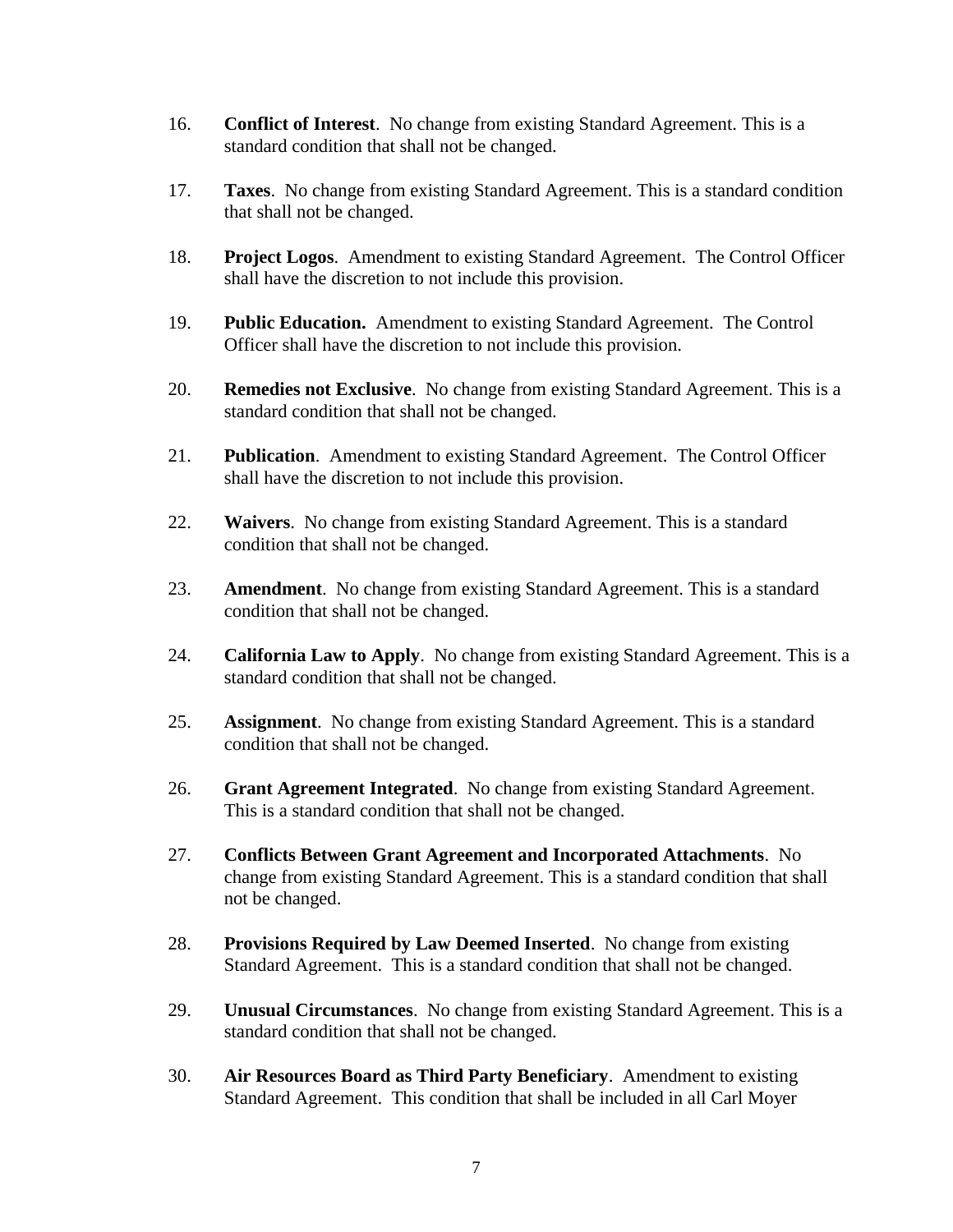program contracts and any other program where ARB provides funding and requires that it be named as a third party beneficiary.

- 31. **Point of Contact**. No change from existing Standard Agreement. The Control Officer is authorized to designate and amend the designation of a point of contact as necessary.
- 32. **Equipment Maintenance**. No change from existing Standard Agreement. This is a standard condition that shall not be changed.
- 33. **Equipment Operating Area.** Amendment to existing Standard Agreement. In no event shall the Control Officer authorize grantee to operate the low emissions equipment less than 75 percent within the State of California or California Coastal Waters, as defined in District Rule 102.
- 34. **Equipment Inspection**. No change from existing Standard Agreement. This is a standard condition that shall not be changed.

**Signature Page**. No change from existing Standard Agreement. Contract shall be approved by County Counsel, Risk Management and the Auditor-Controller.

**Attachment A**: No change from existing Standard Agreement. This attachment is based on information provided by the prospective grantee and included in the agreement if approved for funding by the District, based on criteria for funding projects.

**Attachment B: Grant Invoice Payment Schedule**. Amendment to existing Standard Agreement. The Control Officer shall have discretion to determine when grant monies shall be paid. Normally, payment will be after the grantee has submitted an invoice for the purchase of low emissions equipment.

**Attachment C: Grant Narrative Report Format**. No change from existing Standard Agreement. The Control Officer is authorized to update as needed. Information required on the form is to be provided by the grantee.

**Attachment D: County of Santa Barbara Unlawful Discrimination Ordinance**. No change from existing Standard Agreement. Control Officer may incorporate by reference where approved by County Counsel. Generally, the Ordinance shall be attached to the grant agreement.

**Attachment E**: **ARB Carl Moyer Program Guideline Provision on Disclosure of Funds**. New attachment required by the Air Resources Board when ARB funds are used.

**Attachment F**: **Standard Indemnification and Insurance Provision**. No change from existing Standard Agreement. This condition is included only if required by Risk Management and County Counsel.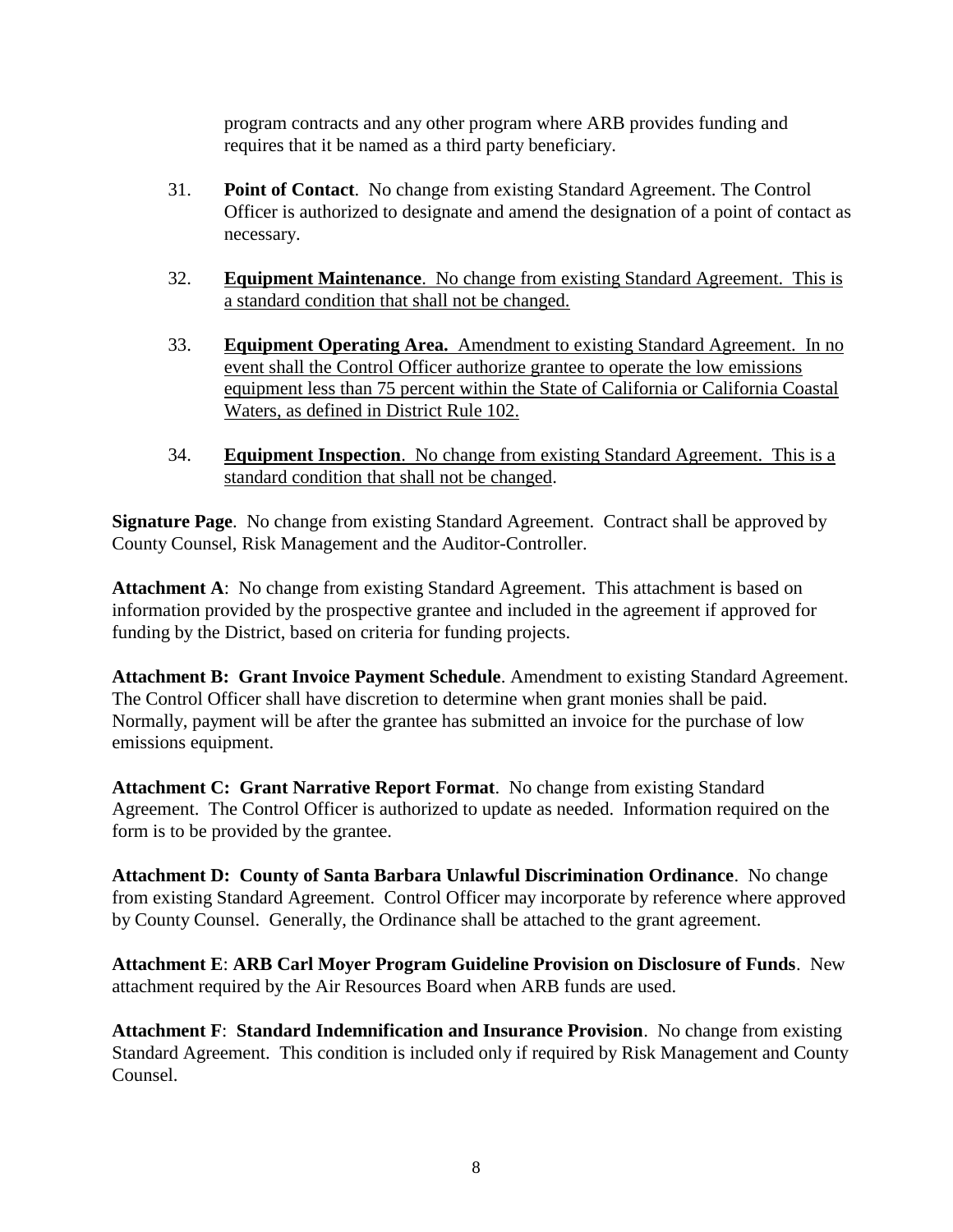## **Attachment 2 Standard Grant Agreement**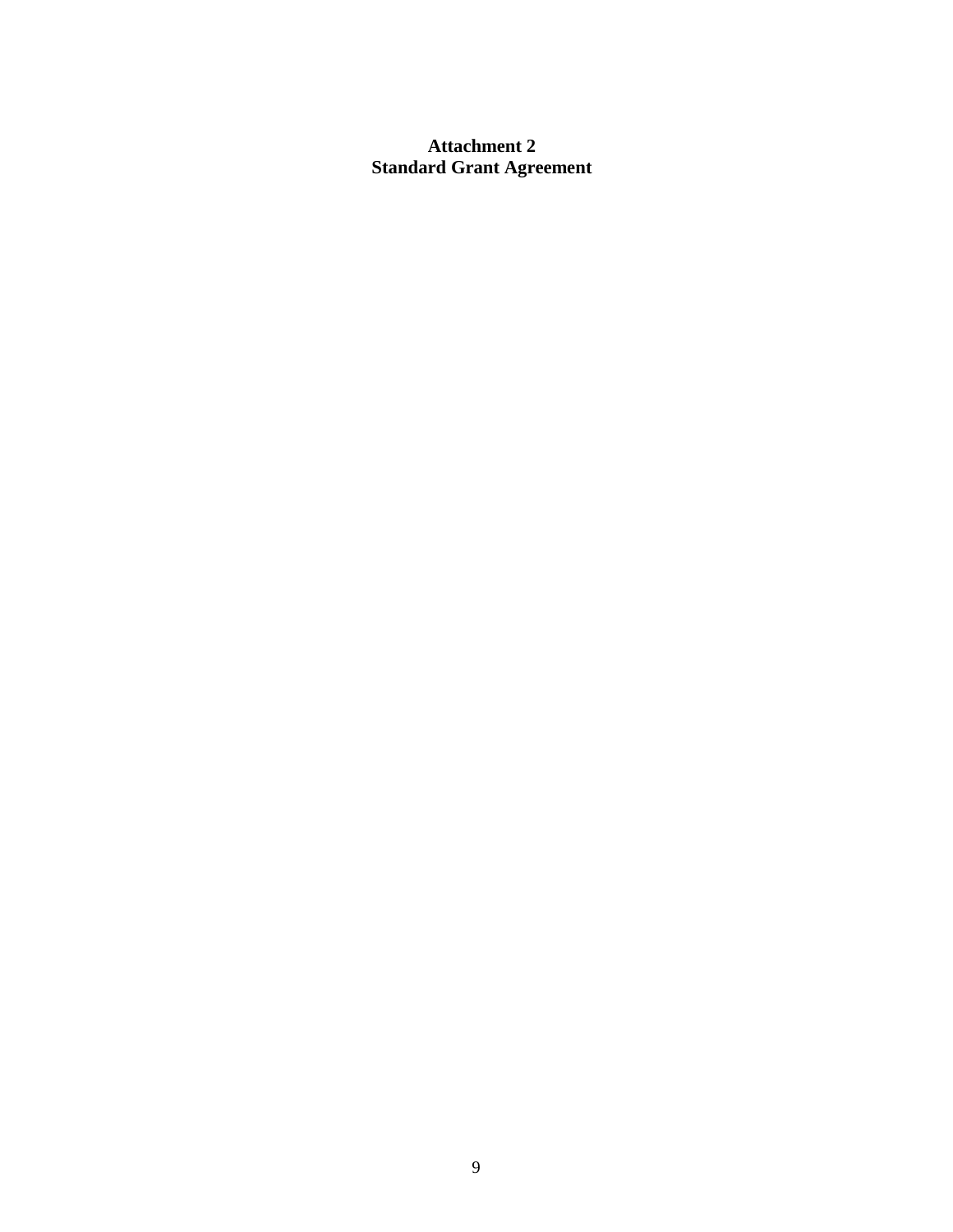## **GRANT AGREEMENT between The Santa Barbara County Air Pollution Control District and [GRANTEE'S NAME]**

This Grant Agreement, hereinafter referred to as "Agreement", is made this day of 20. between the Santa Barbara County Air Pollution Control District, hereinafter referred to as "DISTRICT," and <br>ereinafter referred to as "GRANTEE".

#### **RECITALS**

WHEREAS, the DISTRICT is a county air pollution control agency with the primary responsibility for preparing and implementing the Clean Air Plan to achieve and maintain state and federal air quality standards in the County of Santa Barbara as mandated by the California Clean Air Act and Federal Clean Air Act;

WHEREAS, Santa Barbara County does not meet state health-based air quality standards for ozone and particulate matter (" $PM_{10}$ ");

WHEREAS, oxides of nitrogen (" $NO<sub>X</sub>$ ") and reactive organic gases ("ROG") are precursors to the formation of ozone, and  $PM_{10}$  from diesel-fueled engines has been classified as a Toxic Air Contaminant, and the generation of  $NO<sub>X</sub>$ , ROG, and  $PM<sub>10</sub>$  from internal combustion engines used in on-road and off-road motor vehicles and industrial equipment are a significant contributor to the county's total emissions of these pollutants;

WHEREAS, the DISTRICT has funds provided by the California Air Resources Board (Carl Moyer Program), and the California Department of Motor Vehicles (AB923- \$2 Surcharge Fee Program), and wishes to utilize a portion of these funds for a emissions reduction program approved by the Board;

WHEREAS, the California Air Resources Board is an intended third party beneficiary for the purposes of this Agreement; as such the Board reserves the right to enforce the terms of this Agreement;

WHEREAS, the DISTRICT is interested in encouraging the demonstration and implementation of low-emissions programs under cooperative agreements with government, industry, and local businesses;

WHEREAS, GRANTEE has submitted a proposal to submitted the submitted which meet the requirements of the Carl Moyer Program Guidelines, and therefore, becomes eligible to receive funds from the DISTRICT for this equipment repower;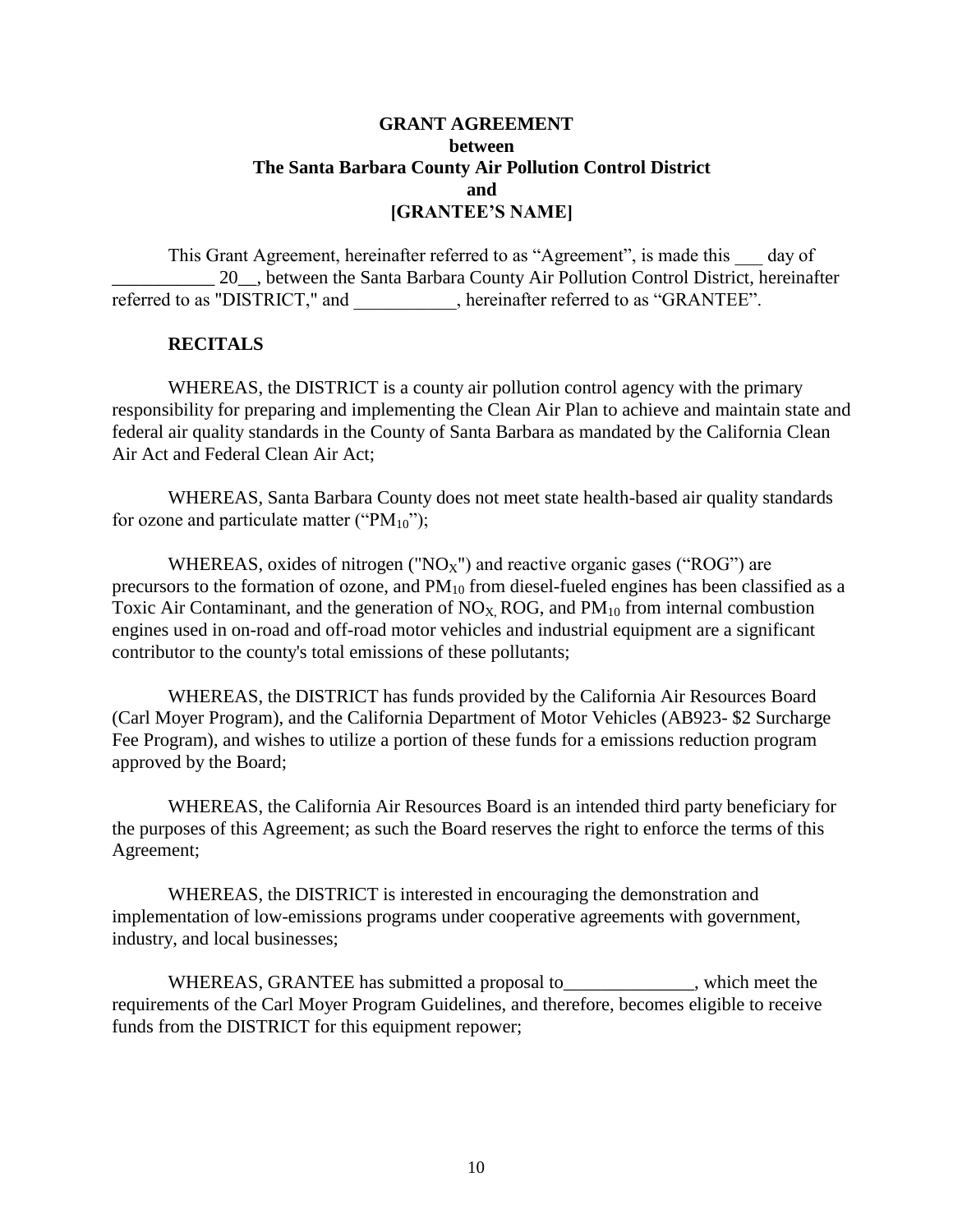WHEREAS, GRANTEE represents it is highly qualified and experienced in its professional field, is able to perform the activities described in the STATEMENT OF GRANT OBLIGATIONS attached to this Agreement as Attachment A, and will not commence these activities until this Agreement is fully executed;

WHEREAS, the DISTRICT has reviewed and decided to fund GRANTEE's proposal at an amount determined by the Air Pollution Control Officer; and

WHEREAS, the District Board of Directors has delegated authority to the Control Officer to execute certain grant agreements and this Agreement falls within that delegation authority.

NOW, THEREFORE, in consideration of the mutual promises and conditions listed below, it is hereby agreed between the DISTRICT and GRANTEE as follows:

## **GRANT TERMS AND CONDITIONS**

## 1. Obligations to be Performed Under this Agreement.

Within the time specified in paragraph 2 (Time of Performance), GRANTEE shall perform all of the obligations described in this Agreement and set forth in the STATEMENT OF GRANT OBLIGATIONS, which is attached hereto as Attachment A and incorporated herein by this reference.

GRANTEE agrees to furnish all labor, materials, equipment, required licenses, permits, fees, and other appropriate legal authorization from all applicable federal, state, and local jurisdictions necessary to perform and complete, per schedule, in a professional manner, the obligations described herein.

#### 2. Time of Performance.

This Agreement shall commence on the date of signing by the GRANTEE and the DISTRICT (either the Board of Directors or the Control Officer). GRANTEE shall have the replacement engines (hereinafter "low emissions equipment") as described in Attachment A (Statement Of Grant Obligations), installed and operating on or before \_\_\_\_\_\_\_\_\_\_. The time for installation may be extended, in writing, by the Control Officer for good cause. Operation shall commence upon completion of installation and shall continue for  $\blacksquare$ 

## 3. Grant Funding.

DISTRICT hereby agrees to provide funds to GRANTEE in the amount not to exceed \$\_\_\_\_\_\_\_\_\_ toward the purchase of the low emissions equipment. GRANTEE shall invoice the DISTRICT in accordance with the schedule specified in Attachment B (Grant Invoice Payment Schedule). GRANTEE shall provide DISTRICT any information necessary to verify the accuracy of the invoice. The DISTRICT will pay GRANTEE within thirty days of receipt of GRANTEE's invoice. All invoices or other payment documents must include the assigned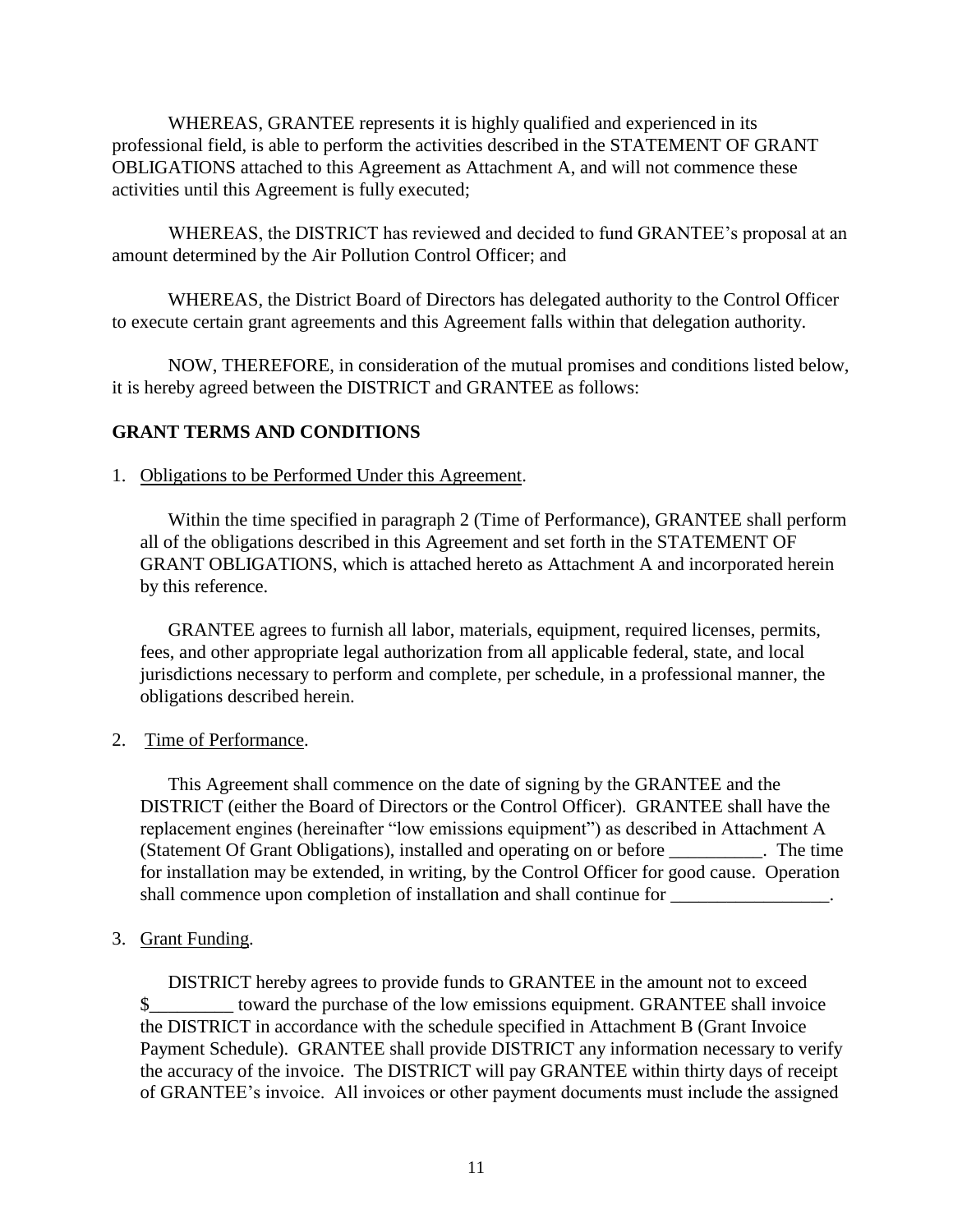DISTRICT contract number. Failure to properly reference this contract number may result in a delay of payment.

GRANTEE shall not submit another application or sign another contract to receive funding from any other source for the same specific low emissions equipment covered by this Agreement, other than any loan application or loan contract necessary to fund GRANTEE's cost share obligation for the project.

#### 4. Matching Funds.

GRANTEE shall provide matching funds, as described in Attachment A (Statement Of Grant Obligations), as a condition of receiving this grant from the DISTRICT. Failure to provide such funds shall be, at the discretion of the Control Officer, grounds for termination of this Agreement. Upon such termination, GRANTEE shall within 14 days of termination, return any grant funds received from the DISTRICT under this Agreement.

## 5. Non-Partnership.

This Agreement is not intended by the parties to constitute or create a joint venture, pooling arrangement, or formal business organization of any kind. The rights and obligations of the parties shall be only those expressly set forth herein.

### 6. Status of GRANTEE.

GRANTEE and GRANTEE's subcontractors shall perform all services under this Agreement as independent contractors and not as employees, officers or agents of DISTRICT or the County of Santa Barbara.

## 7. Records.

GRANTEE shall keep, and provide to DISTRICT or its agents, and the CaliforniaAir Resources Board or its agents, upon request, accurate financial records (including invoices and published price lists on which this Agreement was based) necessary to enable DISTRICT and Air Resources Board to review GRANTEE's performance of this Agreement. These records shall demonstrate the grant funding has been used for the purchase of the low emissions equipment described in the Grant Proposal. GRANTEE shall maintain all such records for at least three years after the termination of this Agreement.

#### 8. Grant Reporting.

GRANTEE shall submit report(s) to the DISTRICT in accordance with the schedule and format specified in Attachment C (Grant Narrative Reports Format). Should GRANTEE fail to submit these reports to the DISTRICT, GRANTEE shall make the low emissions equipment available for on-site monitoring by the DISTRICT for the term of the Agreement. Such onsite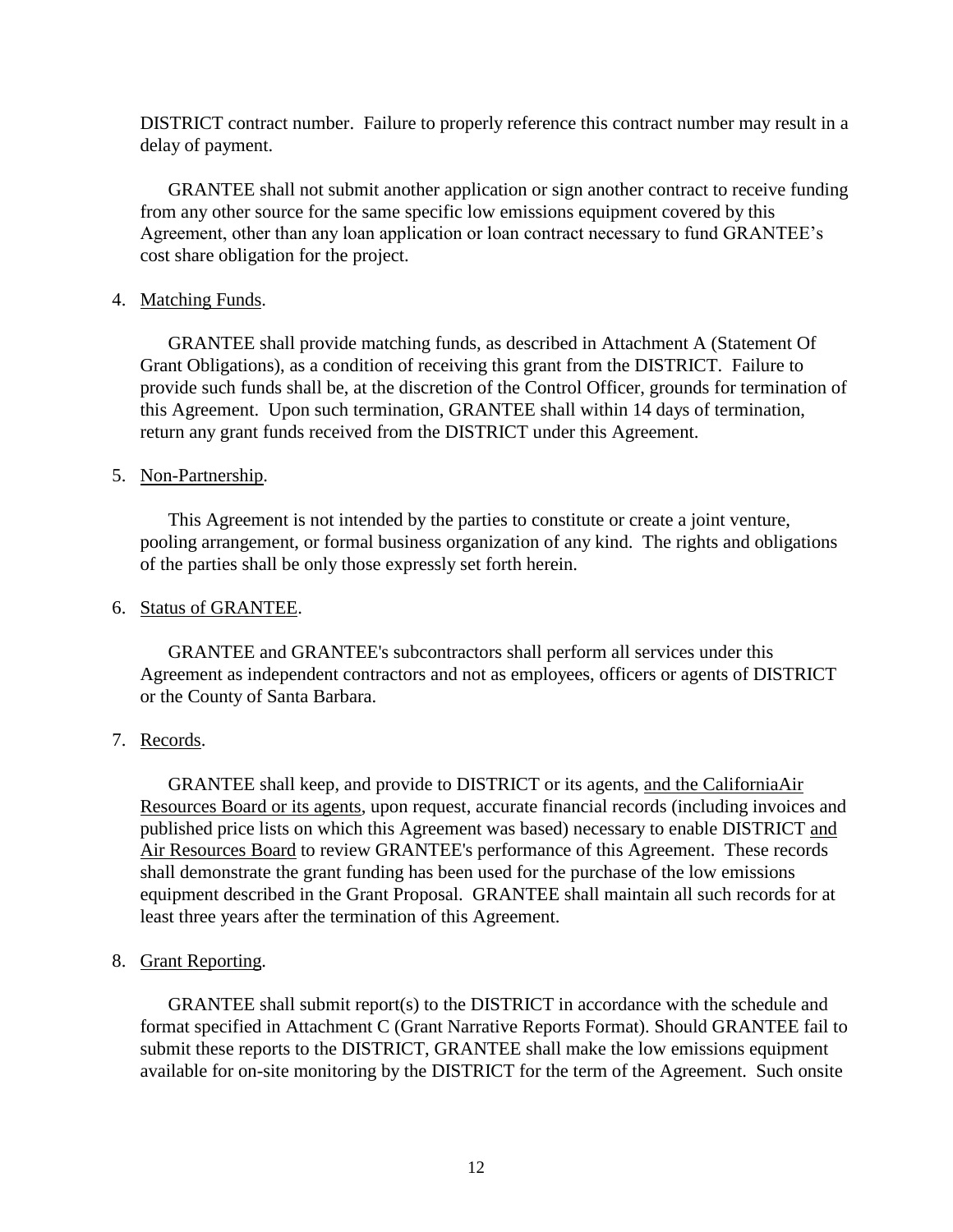monitoring shall not relieve GRANTEE of its obligation to submit all required reports.

### 9. Audit and Review.

 DISTRICT or its agents and the Air Resources Board or its agents shall have the right to audit and review the records identified in Paragraph 7 (Records), above, maintained by GRANTEE pursuant to the terms of this Agreement to the extent necessary to verify the grant has been used in accordance with the terms of this Agreement. Any such audit and review will be conducted by DISTRICT, County of Santa Barbara or Air Resources Board auditors or, at GRANTEE's option and expense, by a mutually acceptable third party accounting firm.

## 10. Indemnification.

 GRANTEE shall defend, indemnify and save harmless DISTRICT and the County of Santa Barbara (COUNTY), their officers, agents and employees from any and all claims, demands, damages, costs, expenses (including attorney's fees), judgments or liabilities arising out of this Agreement or occasioned by the performance or attempted performance of the provisions hereof; including, but not limited to, any act or omission to act on the part of the GRANTEE or his agents or employees or other independent contractors directly responsible to him; except those claims, demands, damages, costs, expenses (including attorney's fees), judgments or liabilities resulting solely from the negligence or willful misconduct of the DISTRICT.

## 11. Nondiscrimination Clause.

GRANTEE shall abide by the Unlawful Discrimination Ordinance, Article XIII of Chapter 2 of the Santa Barbara County Code, which is attached hereto as Attachment D (County Of Santa Barbara Unlawful Discrimination Ordinance) and incorporated herein by this reference.

## 12. Title to Low Emissions Equipment.

Title to, and risk of loss, of the low emissions equipment shall at all times vest in and with GRANTEE. GRANTEE acknowledges that DISTRICT did not supply, design or manufacture the low emissions equipment or any of its components. This low emissions equipment is commercially manufactured and sold by a manufacturer determined by GRANTEE. DISTRICT specifically disclaims all warranties, express and implied, including the implied warranties of merchantability and fitness for the intended purpose, as to the low emissions equipment, any test equipment, or the field tests. In no event shall DISTRICT be liable to GRANTEE or any third party for any direct, indirect, consequential, special, incidental, or punitive damages for the design, manufacture, operation, maintenance, performance, or demonstration of the low emissions equipment under any theory, including but not limited to, tort, contract, breach of warranty, or strict liability.

## 13. Rights to Emission Reductions.

GRANTEE affirmatively certifies to the DISTRICT that the project described in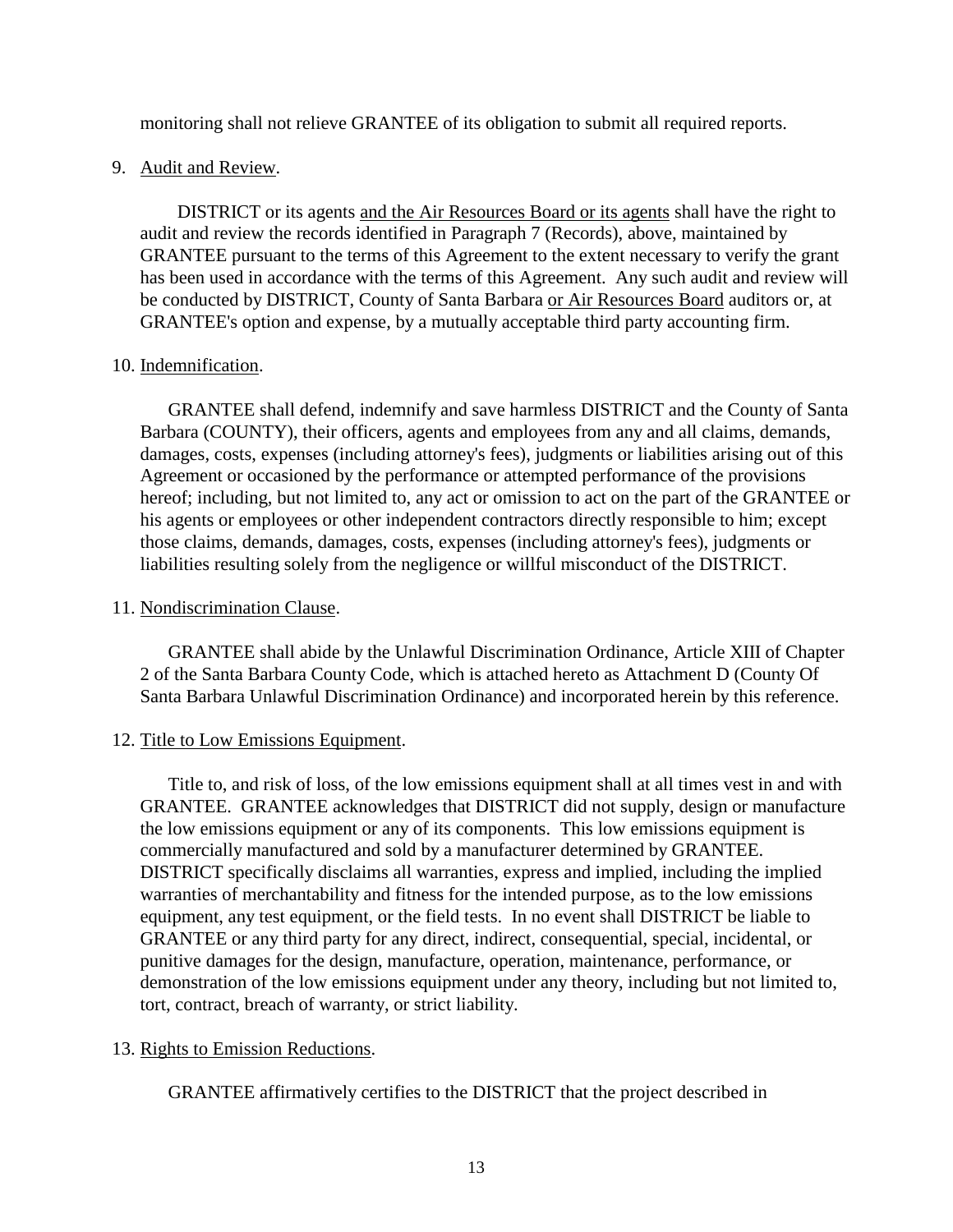Attachment A (Statement of Grant Obligations) is not required by any local, state and/or federal rule, regulation or Memorandum of Understanding currently in effect. GRANTEE transfers and conveys to DISTRICT all rights and claim to ownership of the emission reductions achieved through the installation and operation of the low emissions equipment funded by the Agreement. GRANTEE shall not use or attempt to use the emission reductions achieved by the low emissions equipment as emission reduction credits. GRANTEE hereby fully and completely relinquishes such rights for the useful life of the low emissions equipment.

## 14. Disposal of Replaced Equipment.

 GRANTEE shall not use, or allow the use of, the existing equipment being replaced with the new low emissions equipment. In addition, GRANTEE shall not sell, gift, or otherwise transfer ownership of the replaced equipment to another party for operation. Within 30 days of the installation of the new low emission equipment, GRANTEE shall dispose of the replaced equipment in such a manner that it is not reusable. Within 3 days of disposal, GRANTEE shall provide written notice to the DISTRICT stating the equipment's serial number, date of disposal, the location of the engine, and the method by which the engine was rendered unusable. If GRANTEE fails to properly dispose of the replaced engines, GRANTEE shall return the funds provided by the DISTRICT for the new low emissions equipment. GRANTEE may remove and retain ownership of any parts from the replaced equipment, provided that the engine block from the replaced equipment is disposed of as described herein.

#### 15. Termination.

a) DISTRICT. DISTRICT may, in its sole discretion, terminate this Agreement for convenience by giving thirty (30) days prior written notice to GRANTEE. GRANTEE shall not incur any unnecessary expenses or costs which are reimbursable under this Agreement during this period except those absolutely necessary to close out all activities related to the Agreement. Any other charges incurred by GRANTEE during this period will not be compensated by DISTRICT unless approved in writing by the Control Officer.

The DISTRICT may also terminate this Agreement for cause should GRANTEE default in the performance of this Agreement or materially breach any of its provisions. Such termination shall be by written notice and shall be effective upon receipt by GRANTEE. The DISTRICT may seek whatever legal, equitable, and other remedies available under State law for the GRANTEE's failure to comply and fully perform under the Agreement.

b) GRANTEE. GRANTEE may terminate its obligation to operate the low emissions equipment funded under this Agreement for good cause, provided that, if requested by the Control Officer, GRANTEE shall reimburse the DISTRICT for the Grant funding specified in Paragraph 3 (Grant Funding), as follows:

| <b>Termination Date</b> | <b>Reimbursement Due to District</b> |
|-------------------------|--------------------------------------|
| Prior to Operation      | 100 percent of Grant Funding         |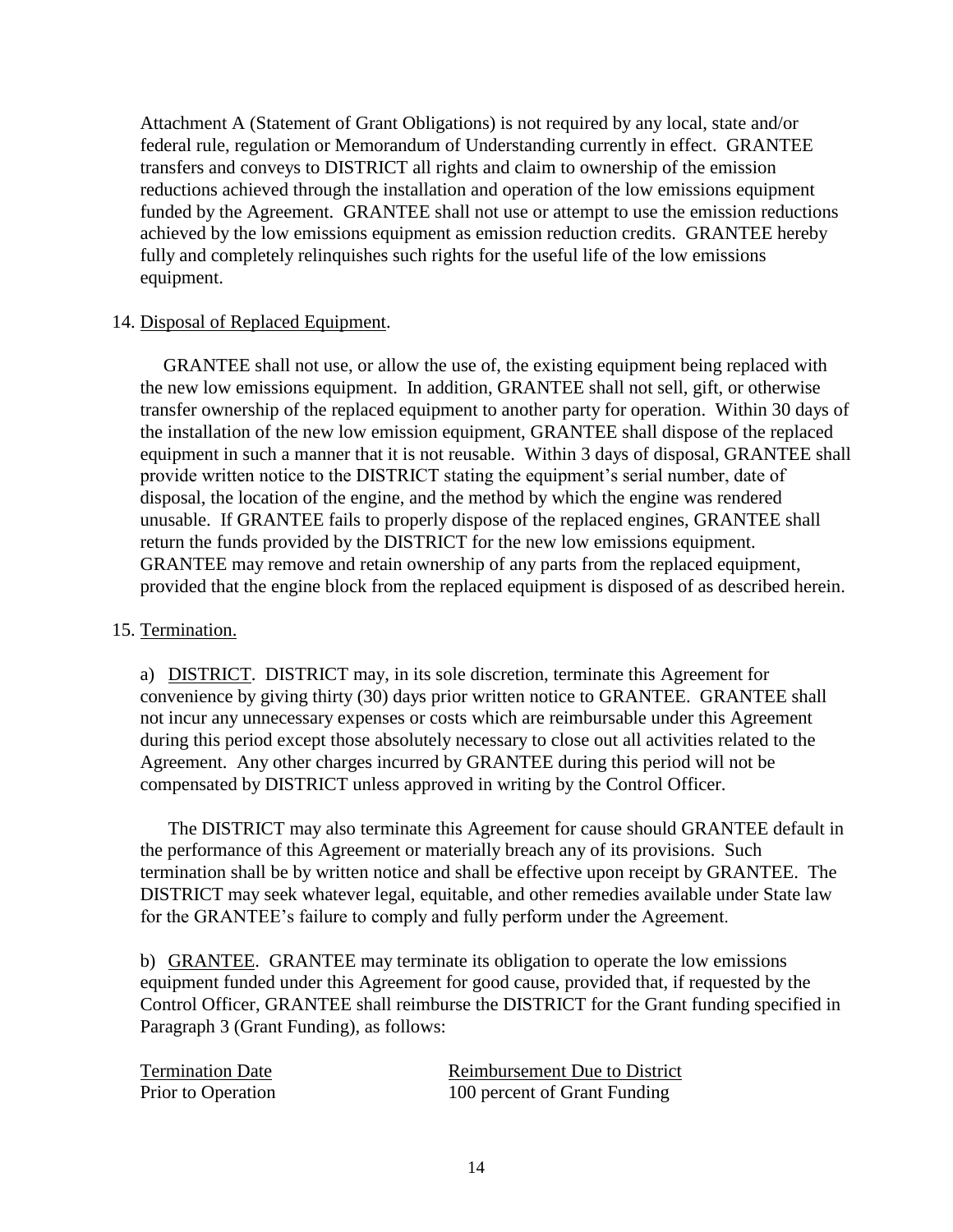Year 1 of Operation 100 percent of Grant Funding Year 2 of Operation 60 percent of Grant Funding Year 3 of Operation 20 percent of Grant Funding After year 3 of Operation 0 percent of Grant Funding

 The year of the operation shall be determined in reference to Paragraph 2 (Time of Performance). GRANTEE'S notice of termination shall be in writing and shall be effective upon completion of the terms of this paragraph. Such notice shall terminate GRANTEE's obligation under Paragraphs 1 (Obligations to be Performed Under this Agreement) and 2 (Time of Performance) of this Agreement.

#### 16. Conflict of Interest.

GRANTEE understands and acknowledges that the funds awarded under this Grant Agreement may only be awarded to GRANTEE in compliance with the requirements of the California Political Reform Act ("PRA"), California Government Code Section 87100 *et seq*. GRANTEE understands and acknowledges that the PRA prohibits any public official from participating in any governmental decision in which the public official knows he or she has a financial interest.

For the purposes of this provision, a "public official" is any person employed in the Innovative Technology Program at DISTRICT or any other public official of the DISTRICT or County of Santa Barbara who participated in the negotiation or making of this Agreement.

For the purposes of this provision, "GRANTEE" includes GRANTEE and GRANTEE's subcontractors and employees, business associates and business partners (including all personnel named in GRANTEE'S Proposal) who will receive a financial benefit from this Grant Agreement.

 GRANTEE represents and warrants that a "conflict of interest" did not exist during the process that led to the award of this Grant Agreement. A conflict of interest exists if any of the following are true:

a) GRANTEE is a business entity in which a public official has a direct or indirect investment worth two thousand dollars (\$2,000) or more;

b) GRANTEE has been a source of income, other than gifts and other than loans by a commercial lending institution in the regular course of business on terms available to the public without regard to official status, aggregating five hundred dollars (\$500) or more in value provided to, received by, or promised to a public official within 12 months prior to GRANTEE's submission of an application to the DISTRICT for this Grant award;

c) GRANTEE is a business entity in which a public official is a director, officer, partner, trustee, employee, or holds any position of management; or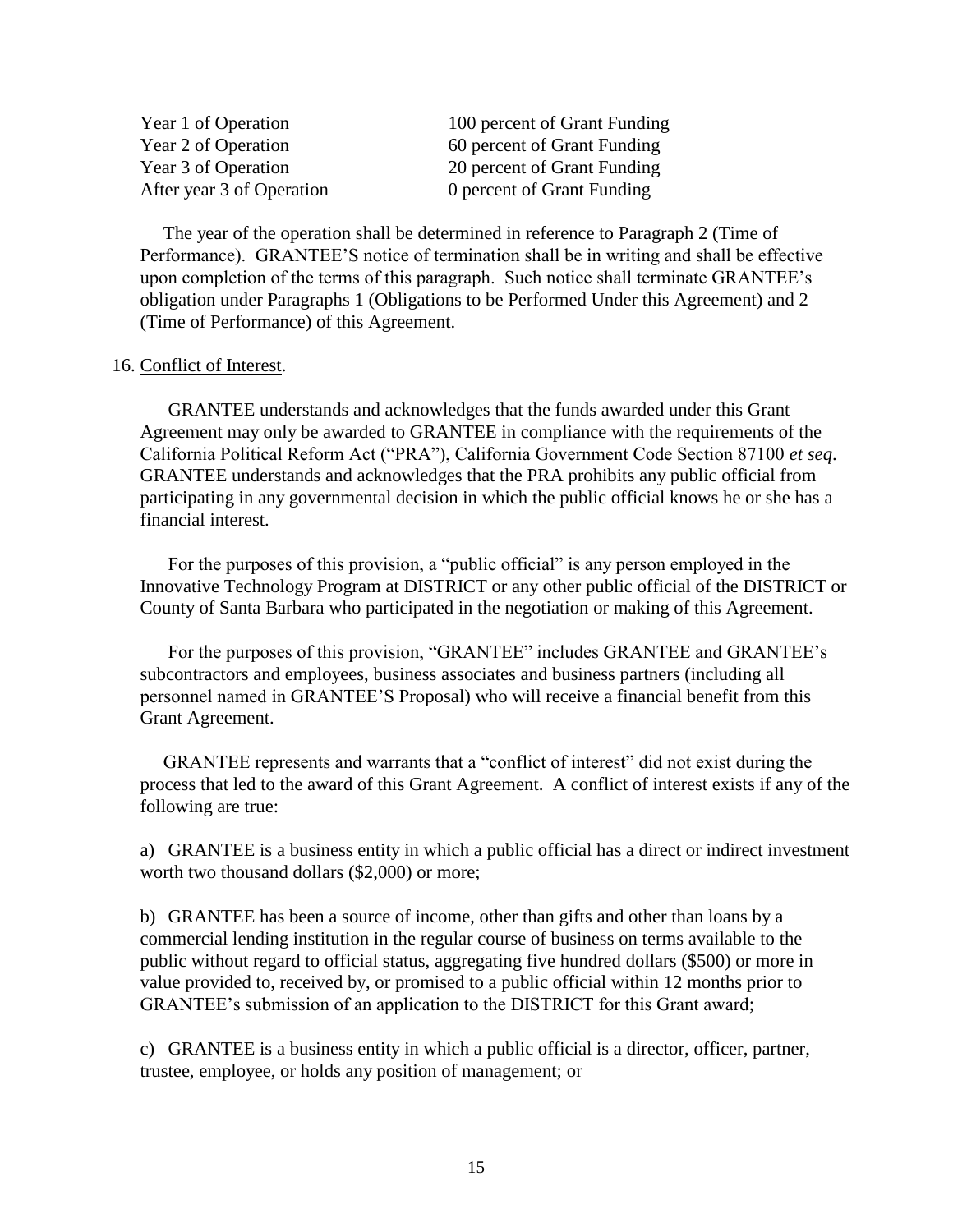d) GRANTEE has been a donor of, or any intermediary or agent for a donor of, a gift or gifts aggregating three hundred forty dollars (\$340) or more in value provided or promised to a public official within 12 months prior to GRANTEE's submission of an application to the DISTRICT for this Grant award.

 GRANTEE shall disclose any conflict of interest to DISTRICT in writing prior to execution of this Agreement. DISTRICT may, in its sole discretion, decline to award or may terminate the grant to GRANTEE if a conflict of interest existed prior to the full execution of this Agreement. Failure of GRANTEE to comply with this provision shall be a material breach of this Agreement and shall, at DISTRICT's discretion, result in a total forfeiture of all Grant funds received under this Grant Agreement. GRANTEE shall also be liable to DISTRICT for treble damages of the amount of the Grant and DISTRICT's reasonable attorney's fees in any litigation necessary to enforce this provision.

#### 17. Taxes.

GRANTEE shall be responsible for payment of all taxes due as a result of the Agreement. GRANTEE's Federal Tax Identification Number or Social Security Number shall be on file with DISTRICT prior to payment of grant funds.

#### 18. Project Logos.

At the option of the DISTRICT, GRANTEE shall allow the placement of a DISTRICT logo on project facilities or equipment. The placement design, style and color will be determined mutually by DISTRICT and GRANTEE.

#### 19. Public Education.

GRANTEE, upon request of DISTRICT, will participate in and assist with a one day public education and demonstration concerning the GRANTEE's project. GRANTEE will allow reasonable access by DISTRICT and the public to project facilities and equipment during this demonstration.

#### 20. Remedies Not Exclusive.

No remedy herein conferred upon or reserved to DISTRICT is intended to be exclusive of any other remedy or remedies, and each and every such remedy, to the extent permitted by law, shall be cumulative and in addition to any other remedy given hereunder or now or hereafter existing at law or in equity or otherwise.

#### 21. Publication.

DISTRICT shall have the right of prior written approval of any document which shall be disseminated to the public by GRANTEE in which GRANTEE utilized information obtained from DISTRICT in connection with performance under this Grant Agreement.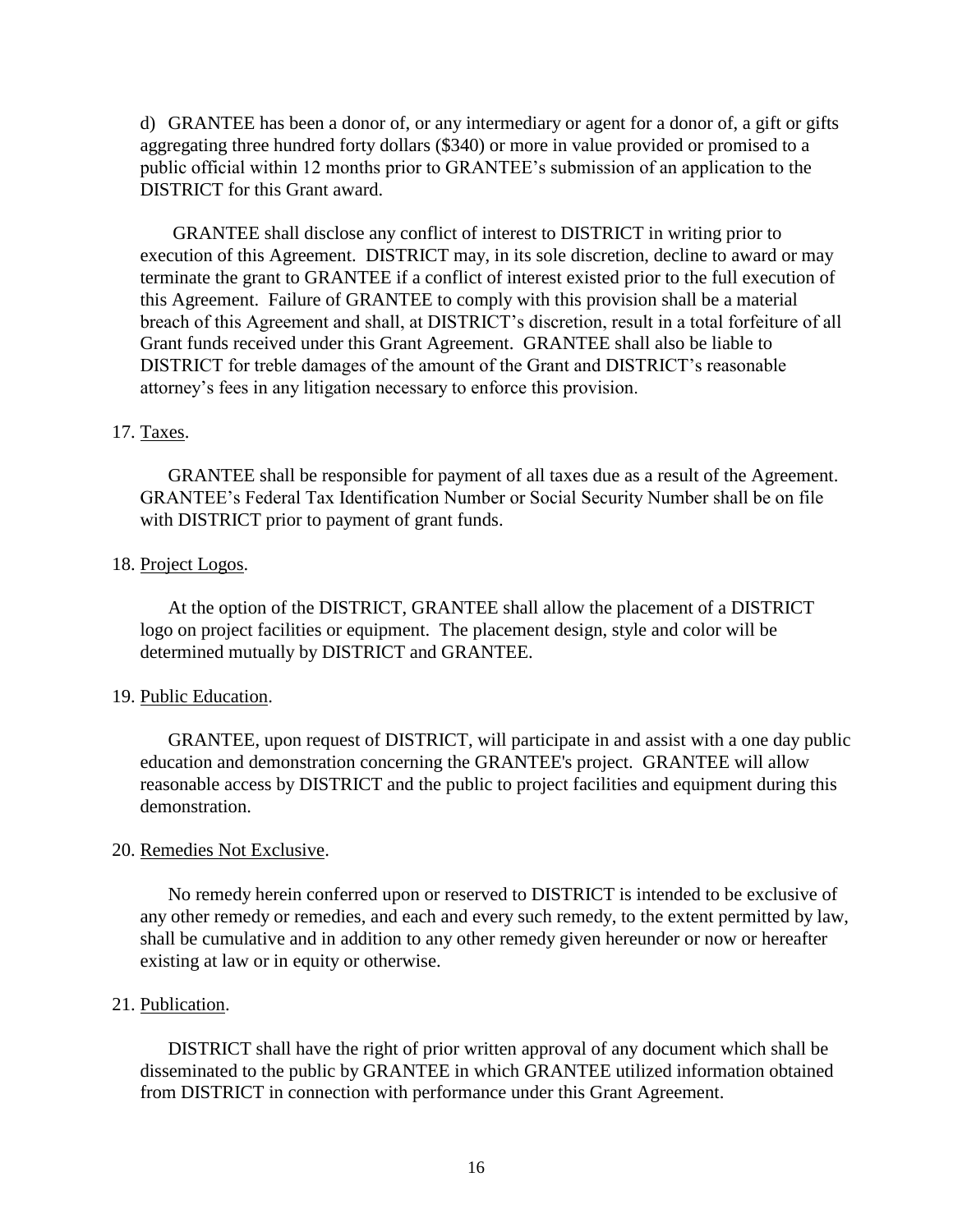Information, data, documents, or reports developed by GRANTEE for DISTRICT, pursuant to the Grant Agreement, shall be part of DISTRICT's public record. GRANTEE may use or publish, at its own expense, such information provided to DISTRICT. The following acknowledgment of support and disclaimer must appear in each document disseminated, whether copyrighted or not, and based upon the work performed under this Grant Agreement.

"This report was prepared as a result of work sponsored by the Santa Barbara County Air Pollution Control District (SBCAPCD). The opinions, findings, conclusions, and recommendations are those of the author and do not necessarily represent the views of SBCAPCD. SBCAPCD, its officers, employees, contractors, and subcontractors make no warranty, expressed or implied, and assume no legal liability for the information in this report. SBCAPCD has not approved or disapproved this report, nor has SBCAPCD passed upon the accuracy or adequacy of the information contained herein."

GRANTEE shall inform its officers, employees, and subcontractors involved in the performance of this Grant Agreement of the restrictions contained herein and require compliance with the above publication terms.

#### 22. Waivers.

The waiver by either party to this Agreement of any term, covenant, or condition of this Agreement or of any provision, ordinance, or law, shall not be deemed to be a continuing waiver of such term, covenant, condition, or law, or of any subsequent breach or violation of the same, or of any other term, covenant, ordinance of law.

#### 23. Amendment.

This Agreement may only be amended in writing executed by the DISTRICT Board and GRANTEE or, where authorized by the Board, by the Control Officer and GRANTEE.

#### 24. California Law to Apply.

This Agreement shall be construed under and in accordance with the laws of the State of California. All obligations created under this Agreement are performable in California.

#### 25. Assignment.

This Agreement shall not be assigned by GRANTEE without the prior written consent of the Control Officer. In the event GRANTEE desires to sell, lease, or otherwise transfer the low emissions equipment, GRANTEE shall promptly notify DISTRICT and shall provide the potential buyer or other transferee with a copy of this Agreement. The buyer or other transferee must agree in writing to abide by the terms of this Agreement prior to GRANTEE closing any such sale, lease or other transfer.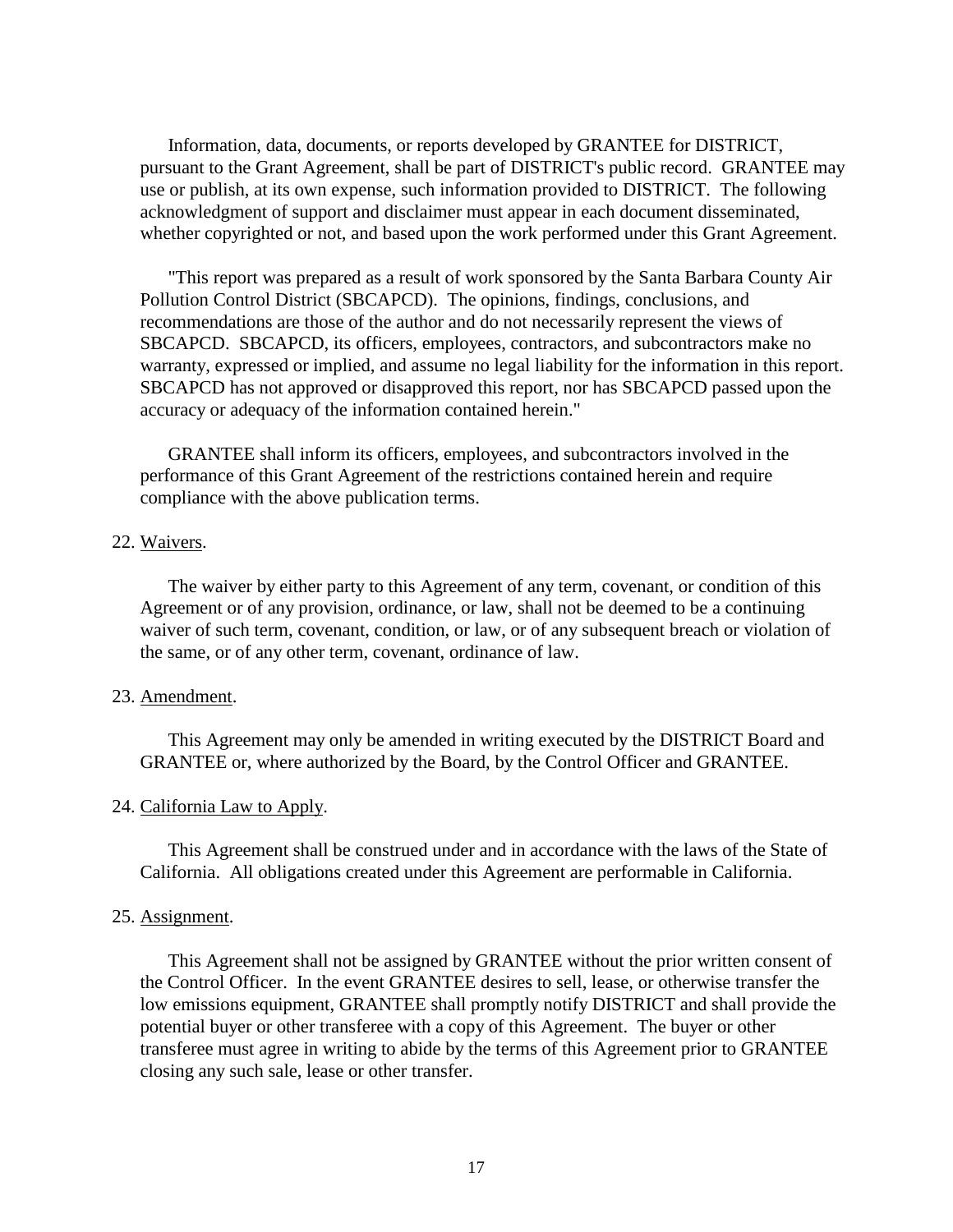#### 26. Grant Agreement Integrated.

This Agreement represents the entire and integrated Agreement between DISTRICT and GRANTEE and supersedes any and all other negotiations, representations, and/or agreements, either oral or in writing, between the parties hereto with respect to the subject matter hereof, and no other agreement, statement or promise relating to the subject matter of this Agreement which is not contained herein shall be valid or binding.

#### 27. Conflicts Between Grant Agreement and Incorporated Attachments.

With the exception of the County's Unlawful Discrimination Ordinance, to the extent that any provisions in any of the other attachment(s) which are incorporated into this Agreement by reference, conflict with any provision contained in this Agreement, the provision of this Agreement shall take precedence and govern.

## 28. Provisions Required by Law Deemed Inserted.

Each and every provision of law and clause required by law to be inserted in this Grant Agreement shall be read and enforced as though it were included herein, and if through mistake or otherwise any such provision is not inserted or is not correctly inserted, then upon application of either party, this Grant Agreement shall forthwith be physically amended to make such insertion or correction.

#### 29. Unusual Circumstances.

The parties shall be excused from performing their respective obligations in the event they are prevented from performing so by reason of circumstances beyond their control, including, but not limited to, strikes and other labor disputes, wars, civil commotion, natural calamity, fire, equipment breakdown or failures. In the event of any delay described above, the time for performance may be extended by mutual agreement for a period equal to the length of the delay.

#### 30. Air Resources Board as Third Party Beneficiary.

GRANTEE acknowledges that Carl Moyer Program Funds or California DMV-\$2 Surcharge Fee funds have been provided for this Agreement by the State of California through the administration and oversight of the Air Resources Board. The Air Resources Board shall be a third party beneficiary for the purposes of this Agreement and, as such, the Board shall have the right to enforce the terms of this Agreement, including seeking whatever legal, equitable and other remedies are available under State law for GRANTEE's failure to fully perform under this Agreement.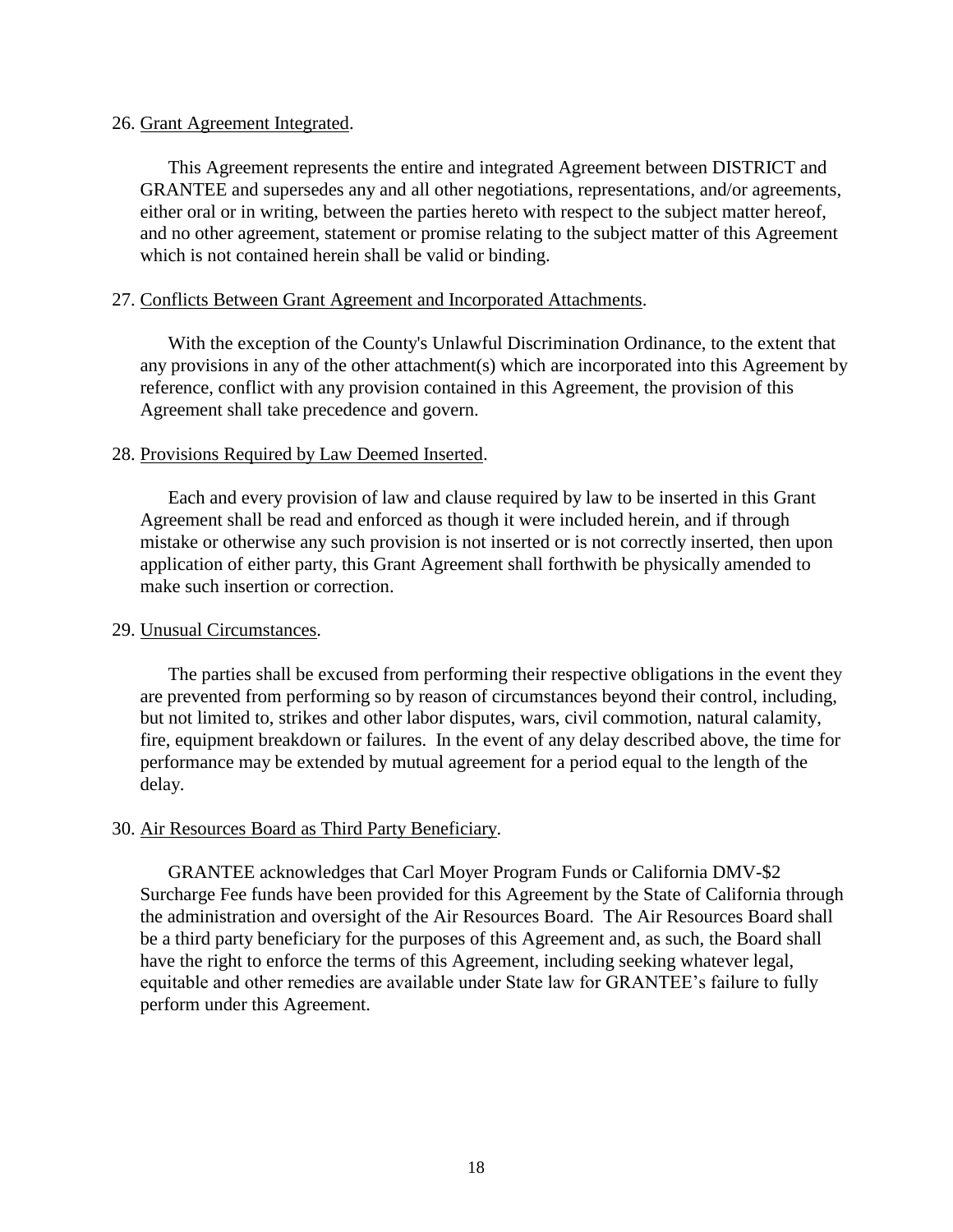#### 31. Point of Contact.

All notices referenced in this Agreement shall be in writing and shall be given by first class mail addressed as follows, or at such other address or to such person that the parties may from time to time designate in writing:

## **GRANTEE DISTRICT**

Santa Barbara County Air Pollution Control **District** 260 North San Antonio Rd., Suite A Santa Barbara, California 93110 Attn: Al Ronyecz

#### 32. Equipment Maintenance.

GRANTEE will maintain and operate the low emissions equipment according to manufacturer's recommendations. GRANTEE will not modify or alter the low emissions equipment in such a manner that would cause an increase in air pollution from the level in which the low emissions equipment was configured from the manufacturer. GRANTEE shall maintain a working hour meter for projects that use hours of operation as a means of calculating emission reductions and cost-effectiveness. If the hour meter fails, GRANTEE shall immediately notify the DISTRICT, and remains responsible for validating any hours not recorded by the hour meter. GRANTEE must either repair or replace the non-operating meter or provide other documentation of equipment operating hours acceptable to the DISTRICT.

#### 33. Equipment Operating Area.

GRANTEE shall operate the new low emissions equipment in routine service within Santa Barbara County or California Coastal Waters adjacent to Santa Barbara, Ventura or San Luis Obispo counties, unless otherwise specified by the Control Officer.

34. On-Site Inspections and Audits.

GRANTEE shall allow the DISTRICT, Air Resources Board, or designee to to inspect the low emissions equipment and associated records during the contract term. GRANTEE shall maintain and retain the project records for at least two years after contract expiration or three years after final project payment, whichever is later.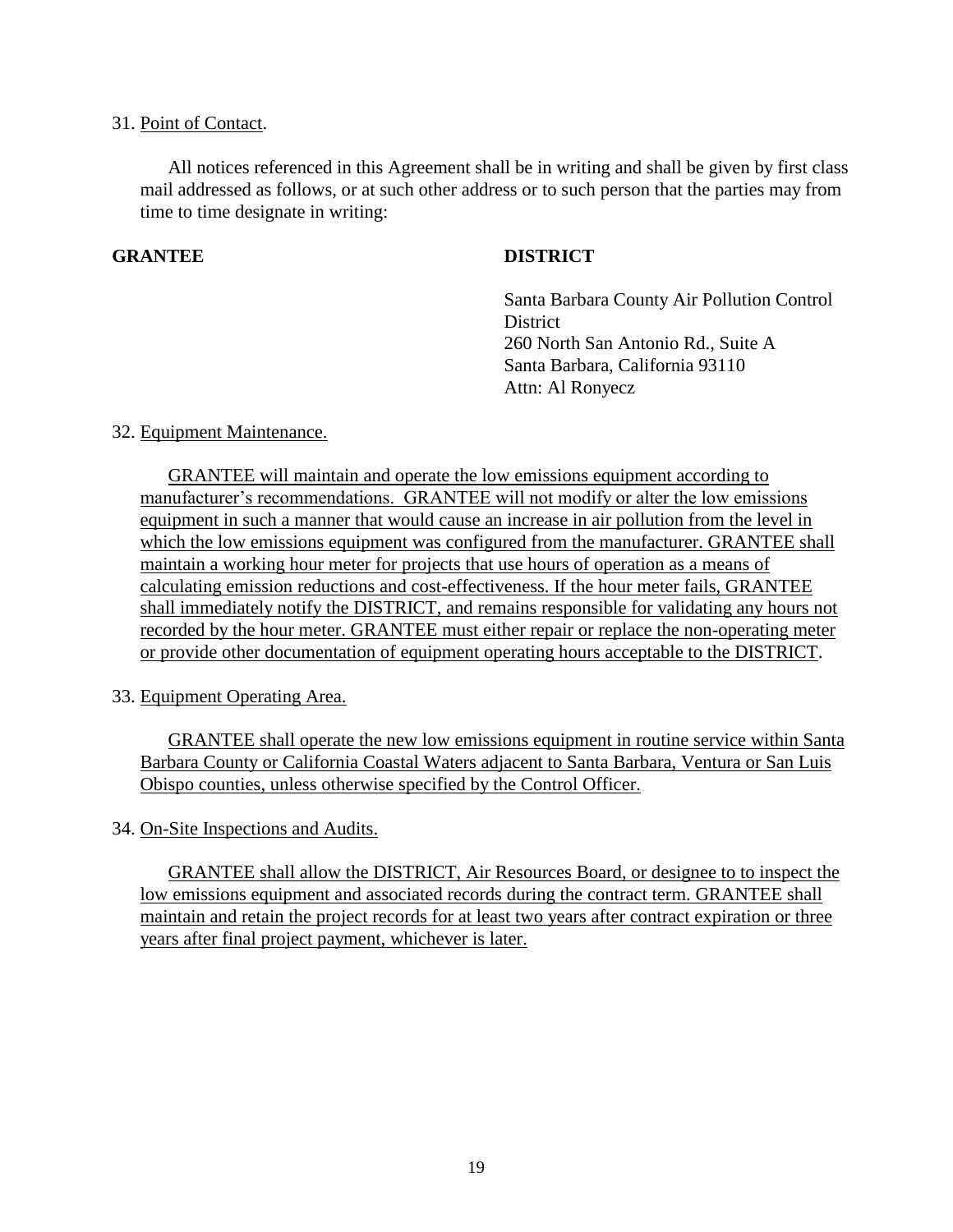This Grant Agreement between Santa Barbara County Air Pollution Control District and \_\_\_\_\_\_\_\_\_\_\_\_\_\_\_\_ was executed at , California on the day and year first above written.

#### ATTEST:

LOUIS D. VAN MULLEM, JR. Clerk of the Board

Santa Barbara County Air Pollution Control District, State of California

 $By \_\_$ 

Louis D. Van Mullem, Jr. Air Pollution Control Officer

By \_\_\_\_\_\_\_\_\_\_\_\_\_\_\_\_\_\_\_\_\_\_\_

Deputy

[Grantee's Name]

Date: \_\_\_\_\_\_\_\_\_\_\_\_\_

APPROVED AS TO FORM:

RAY AROMATORIO Risk Manager

By \_\_\_\_\_\_\_\_\_\_\_\_\_\_\_\_\_\_\_\_\_\_\_\_\_\_\_\_ [Title]

By \_\_\_\_\_\_\_\_\_\_\_\_\_\_\_\_\_\_\_\_\_

APPROVED AS TO FORM:

ROBERT W. GEIS, CPA Auditor Controller

By \_\_\_\_\_\_\_\_\_\_\_\_\_\_\_\_\_\_\_\_\_\_\_

Deputy

## APPROVED AS TO FORM

Dennis A. Marshall County Counsel

By \_\_\_\_\_\_\_\_\_\_\_\_\_\_\_\_\_\_\_\_\_\_\_

Deputy

20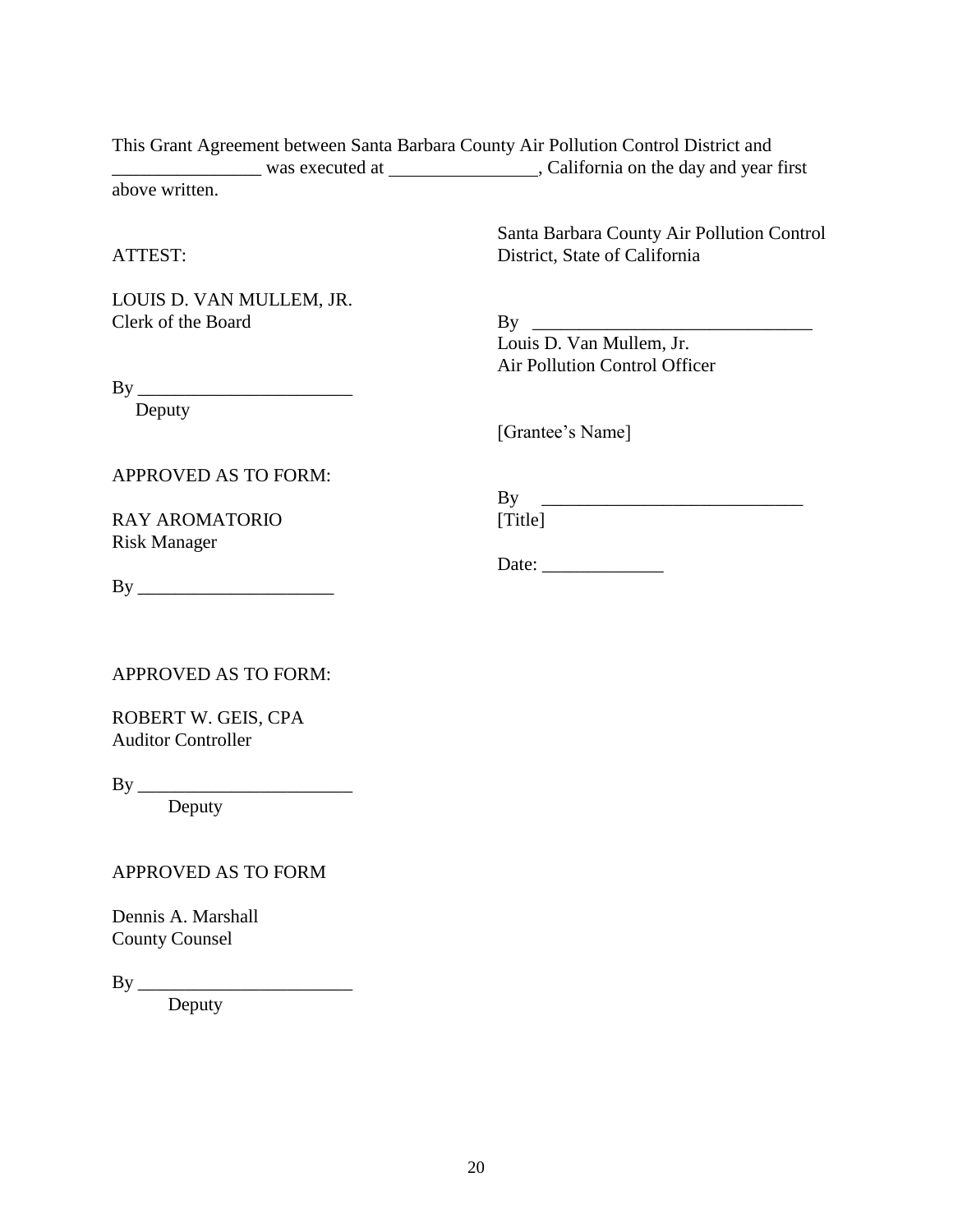## ATTACHMENT A STATEMENT OF GRANT OBLIGATIONS

## Project Description:

## Matching Funds:

The matching funds required as a condition of this Agreement are described as follows:

## Project Schedule:

GRANTEE shall implement the project consistent with the following schedule:

|                                                                                                                                                                                        | Months After Effective Date of Grant Agreement |  |  |  |          |               |             |  |            |  |  |
|----------------------------------------------------------------------------------------------------------------------------------------------------------------------------------------|------------------------------------------------|--|--|--|----------|---------------|-------------|--|------------|--|--|
| Task                                                                                                                                                                                   |                                                |  |  |  | $5 - 15$ | <sup>16</sup> | $17 - 2128$ |  | 29 - 39 40 |  |  |
| Purchase/Install new Low<br><b>Emissions Equipment</b><br>Disposal of Replaced Diesel<br>Engines<br>Operations/Data Collection for<br>Low Emissions equipment<br>Reporting to District |                                                |  |  |  |          |               |             |  |            |  |  |

\*By [DATE] (per paragraph 2, page 2: Time of Performance)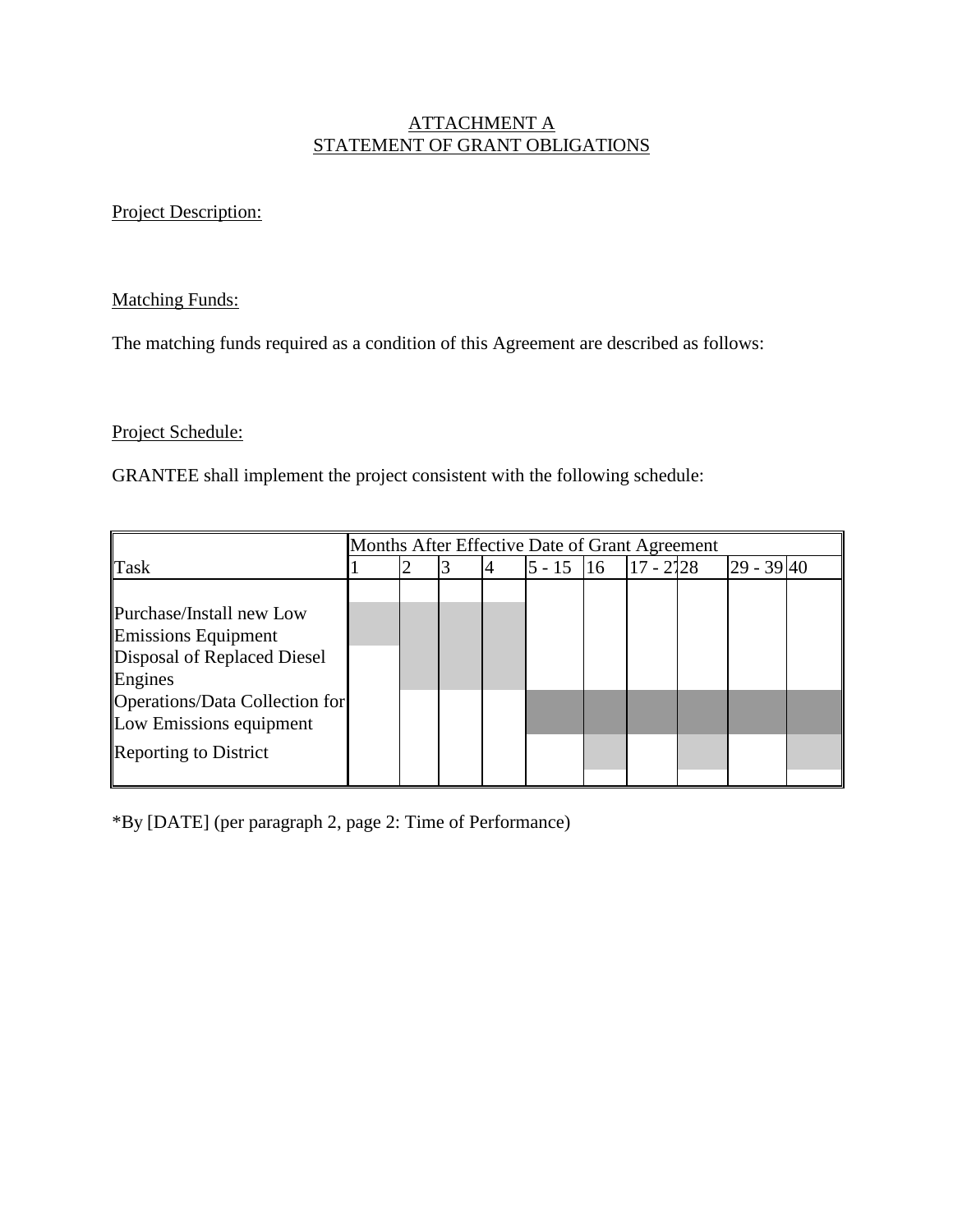## ATTACHMENT B GRANT INVOICE PAYMENT SCHEDULE

GRANTEE shall invoice the DISTRICT as follows:

- Not-to-exceed (NTE) total of \$\_\_\_\_\_\_\_\_ upon delivery, installation, and satisfactory operation of the new low emissions equipment, as specified above in Attachment A (Statement of Grant Obligations), and itemized as follows:
	- **[Equipment description]**: Not-to-exceed \$\_\_\_\_\_\_ for specified low-emissions equipment
	- **[Equipment description]**: Not-to-exceed \$\_\_\_\_\_\_\_\_ for specified low-emissions equipment
- Attach a copy of vendors' invoice to GRANTEE for the specified low emissions equipment, and include model number, model year, and itemized breakdown of all equipment purchased.
- GRANTEE may invoice the DISTRICT separately for each project as they are completed or for both projects in total, as specified above.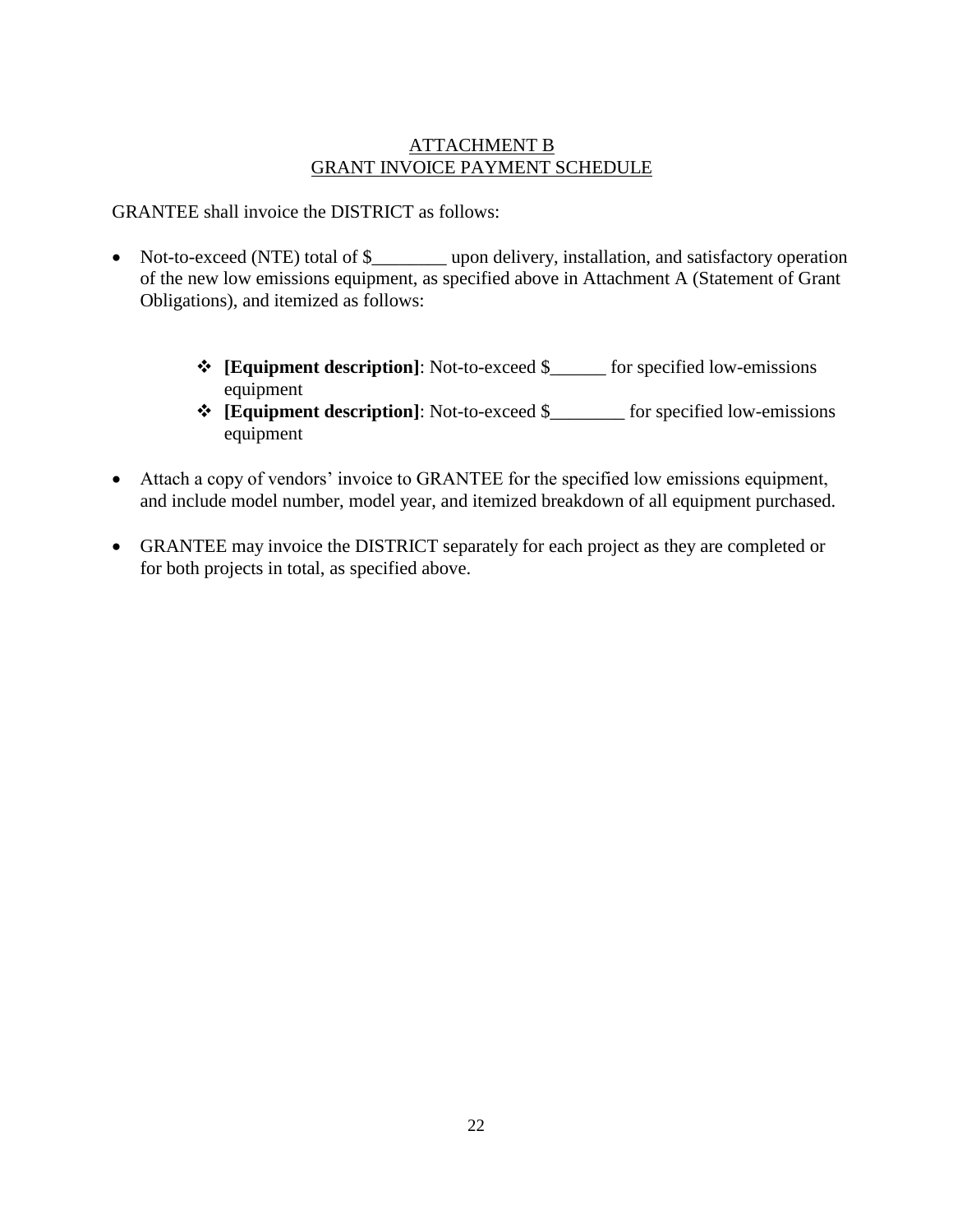## ATTACHMENT C GRANT NARRATIVE REPORTS FORMAT

GRANTEE shall submit an annual narrative report to the District after the first year of operation of the specified low emissions equipment. The purpose of these reports is to provide the DISTRICT with feedback as to GRANTEE's experience with the low emissions equipment and for reporting required under the state Carl Moyer Program. The reports shall include the following items:

- 1. Name, address, and telephone of GRANTEE;
- 2. Make and model and location of equipment purchased;
- 3. Operating hours for the low emissions equipment for the most recent 12 months of operation;
- 4. Provide the estimated percentage change in operating expenses associated with the new low emissions equipment;
- 5. Discussion of condition of equipment including any repairs, problems, or benefit with the equipment;
- 6. Any conditions (e.g., weather, permits) that significantly affected the annual usage of equipment from routine service; and
- 7. Submit proof of insurance covering the specified low emissions equipment.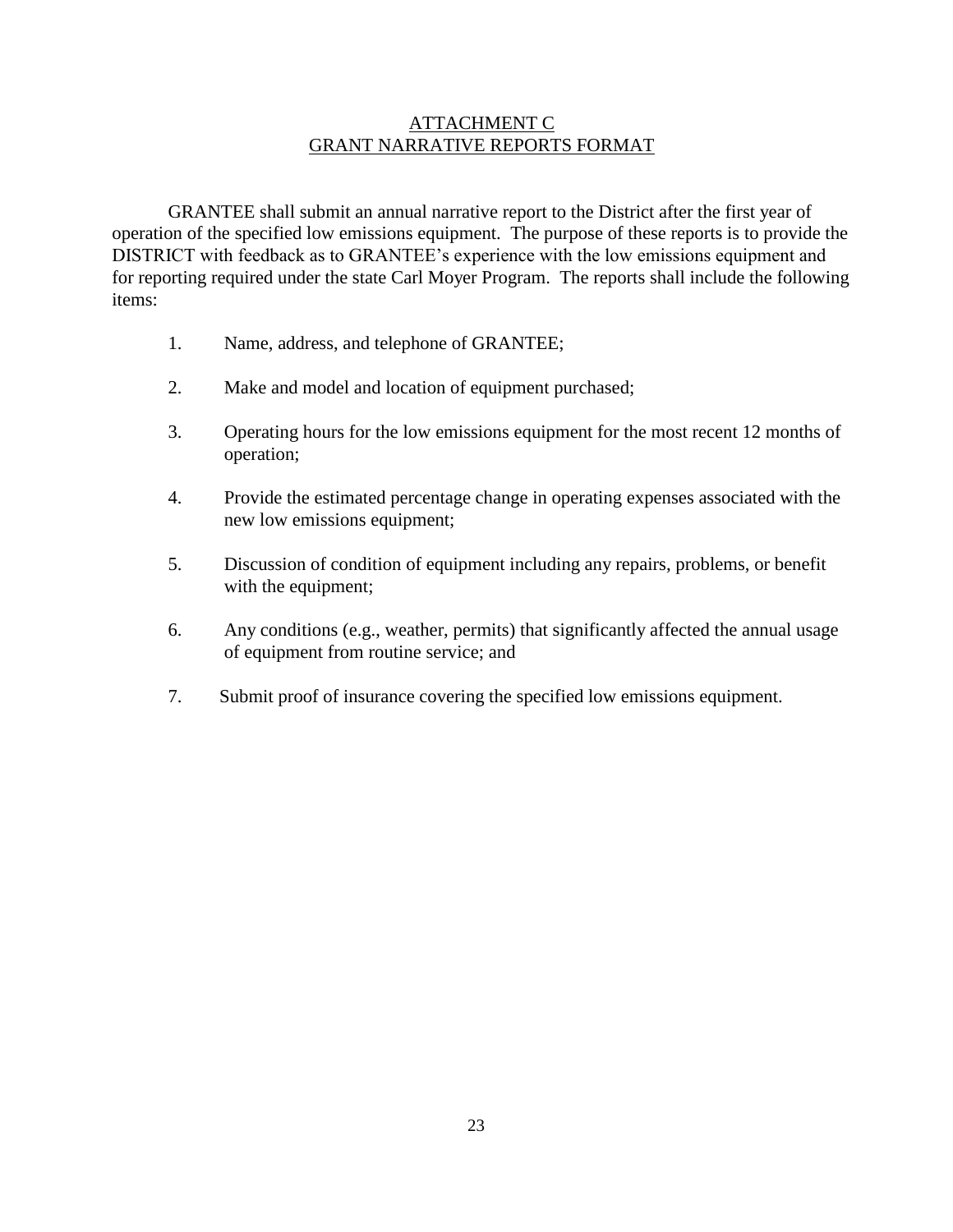## ATTACHMENT D COUNTY OF SANTA BARBARA UNLAWFUL DISCRIMINATION ORDINANCE

Sec. 2-95. Prohibition of unlawful discrimination in employment practices. The County of Santa Barbara reserves the right to terminate forthwith each and every written contract and agreement (except purchase orders) for goods and/or services entered into by the County of Santa Barbara or by its joint powers, agencies or agents with the consent of the other parties (hereinafter called "contractor") including but not limited to concessions, franchises, construction agreements, leases, whether now in effect or hereinafter made if the county finds that the contractor is discriminating or has discriminated against any employee or applicant for employment in violation of any applicable state or federal laws, rules or regulations which may now or hereafter specifically prohibit such discrimination on such grounds as race, religion, sex, color, national origin, physical handicap when otherwise qualified, Vietnam era veteran/disabled, or age.

Such finding may only be made after contractor has had a full and fair hearing on notice of thirty (30) days before an impartial hearing officer at which hearing contractor may introduce evidence, produce witnesses and have the opportunity to cross-examine witnesses produced by the county. Further, any finding of discrimination must be fully supported by the facts developed at such hearing and set forth in a written opinion; and in addition, contractor may move in the appropriate court of law for damages and/or to compel specific performance of a contractor or agreement if any the above procedures are not afforded to the contractor. If contractor is not found to have engaged in unlawful discriminatory practices, county shall pay all costs and expense of such hearing, including reasonable attorneys' fees to contractor in accordance with current Santa Barbara County Superior Court schedule of attorneys' fees for civil trials. If contractor is found to have engaged in such unlawful discriminatory employment practices, contractor shall pay all such costs, expenses and attorneys' fees.

Whether or not a contract or agreement is still in existence at the time of final determination of such unlawful discrimination, the contractor shall forthwith reimburse county for all damages directly stemming from such discrimination; however, those damages shall not exceed and are not reimbursable in an amount which exceeds amounts paid contractor under the terms of the contract or agreement.

Nothing in this section 2-95 shall directly or by interpretation give a private cause of action to any third party (not a signatory to the contract or agreement) including employees past or present, or applicants for employment to contractor, it being the sole purpose of this clause to administratively assure compliance with the nondiscrimination clauses contained herein.

Employment practices shall include, but are not limited to employment, promotion, demotion, transfer, recruitment and advertising for recruitment, layoff or other termination, rate of pay, employee benefits and all other forms of compensation selection for training and apprenticeship and probationary periods.

Contractor shall permit access at all reasonable time and places to all of its records of employment, advertising, application forms, tests and all other pertinent employment data and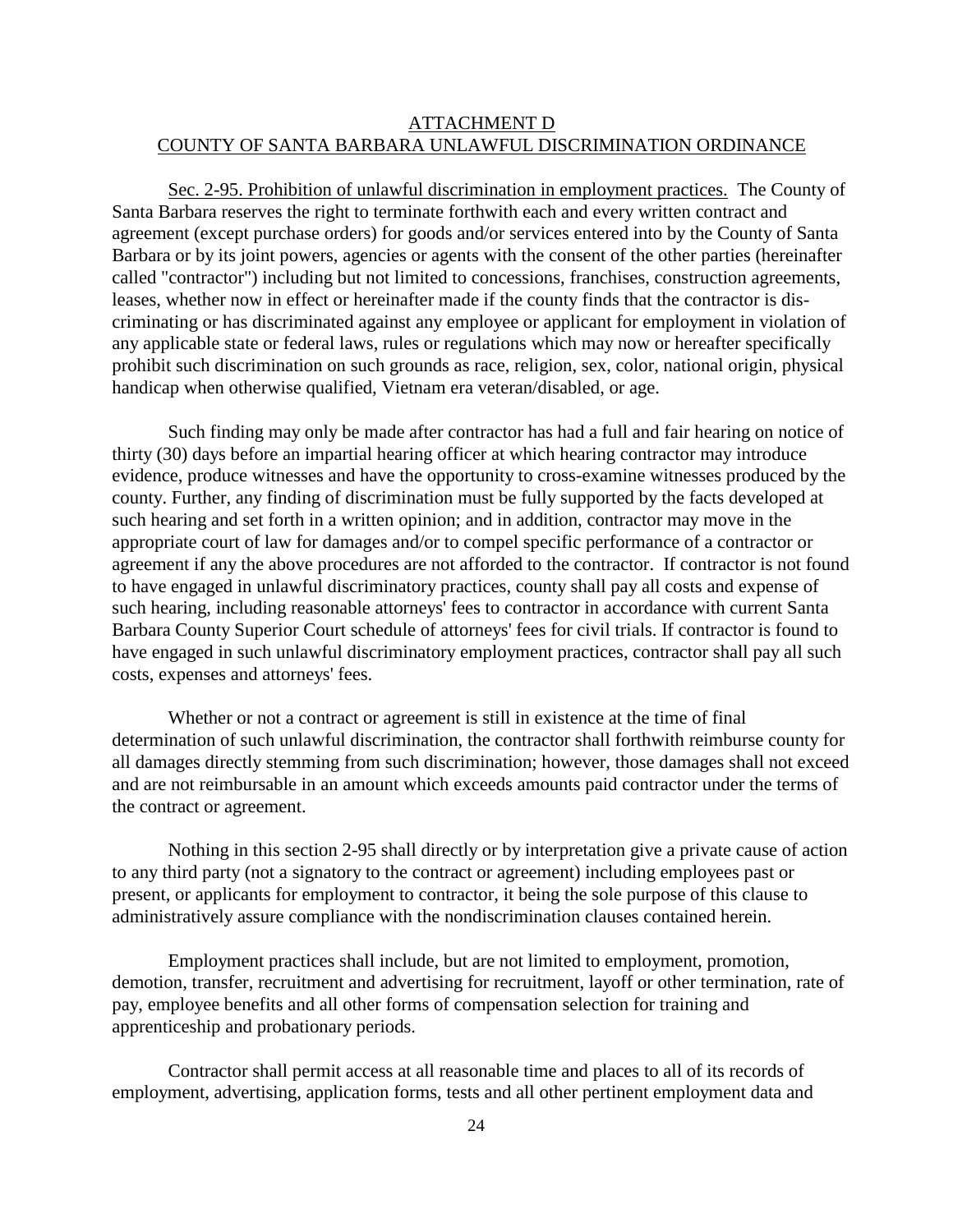records, to the County of Santa Barbara, its officers, employees and agents for the purpose of investigation to ascertain if any unlawful discrimination as described herein has occurred or is being practiced, provided that such records are relevant to a complaint of an unlawful discriminatory practice which has been forwarded to contractor reasonably prior to the time contractor is asked to make such records available. In addition, all such records shall be deemed "Confidential" by the officers, employees and agent of the county. No records or copies of such records may be removed from the premises of contractor and no disclosure, oral or written of such record, may be made to third parties except as provided within the agreement.

Provided, however, that in the event of a hearing to determine whether or not contractor is engaging in unlawful discrimination in employment practices as defined herein, the board of supervisors of Santa Barbara County may issue subpoenas to require that certified copies of such records be made available to the hearing.

Failure to fully comply with any of the foregoing provisions relating to unlawful discrimination in employment practices shall be deemed to be a material breach of any contract or agreement with the County of Santa Barbara. All persons contracting with or who have contracts for goods or services with the county shall be notified that this chapter applies to their contract or agreement with the County of Santa Barbara. (Ord. No. 2946, SS 1; Ord. No. 2993, SS 1; Ord. No. 3018, SS 1)

Sec. 2-95.5. Exceptions. Notwithstanding any other provisions in this article, any party contracting with the County of Santa Barbara having an affirmative action program which has been approved within thirty-six (36) months from the date of the contract by an agency of the federal government shall be deemed to be in compliance with the provisions of this article upon furnishing documentary evidence of such approval satisfactory to the county affirmative action officer. Loss of such approval shall be immediately reported by such party to the county affirmative action officer.

Sec. 2-96. Purchase orders. Purchase orders shall contain the following clause as grounds for termination of such purchase order.

"If complaint is made that seller is engaging in discriminatory employment practices made unlawful by applicable state and federal laws, rules or regulations, and the State Fair Employment Practice Commission or the Federal Equal Employment Opportunities Commission determines that such unlawful discrimination exists, then the County of Santa Barbara may forthwith terminate this order." (Ord. No. 2946, § 1)

Sec. 2-97. Affirmative action officer. At the discretion of the county affirmative action officer, he or she shall promptly and thoroughly investigate, or cause to be investigated reports and complaints from whatever source, that any party contracting with the County of Santa Barbara is engaging, or during the term of a contract or agreement with the County of Santa Barbara has engaged, in any unlawful discriminatory employment practices as described in Section 2-95 of this Code. If the investigation discloses reason to believe such unlawful discrimination does exist or has existed and the conditions giving rise thereto have not been changed so as to prevent further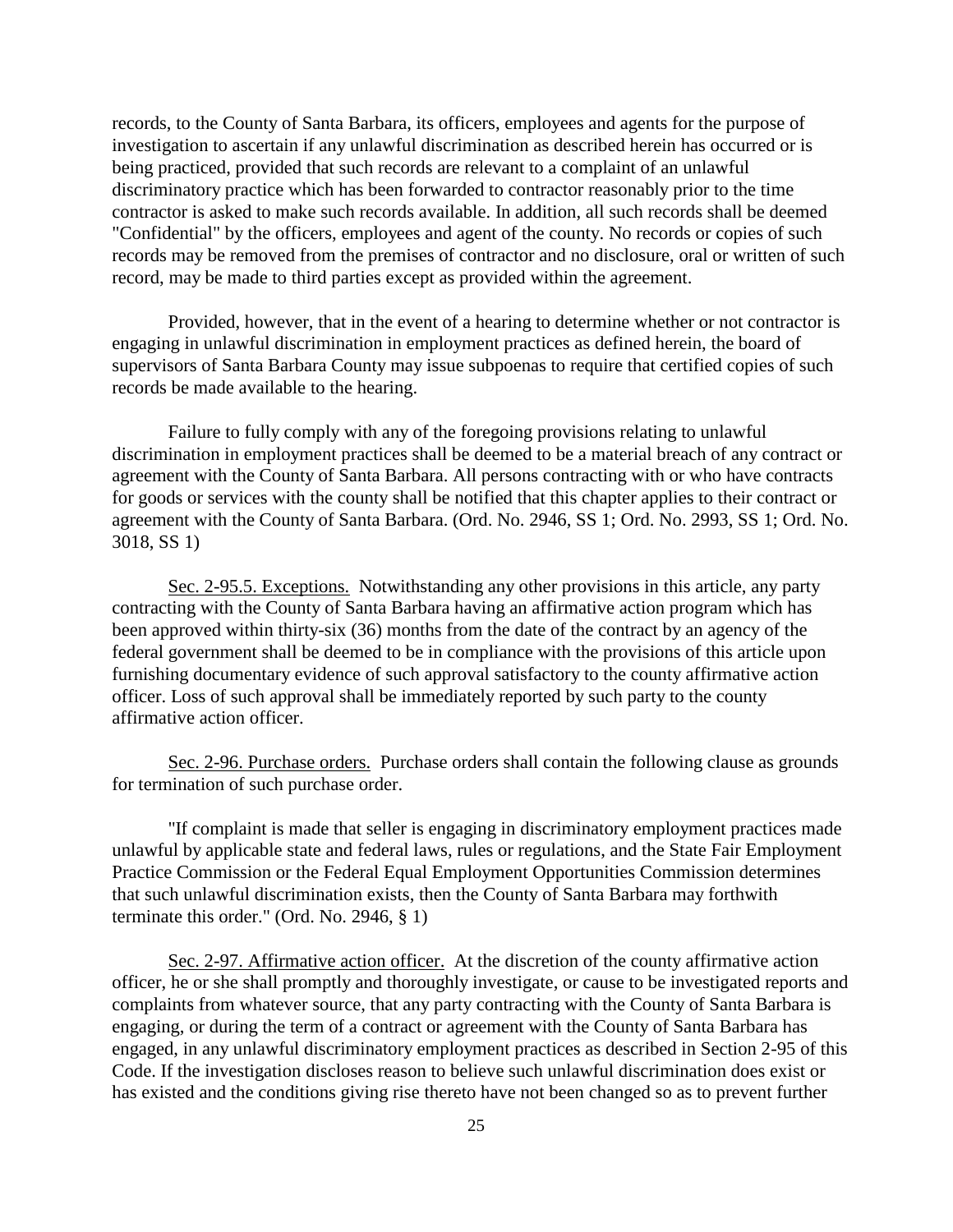such unlawful discrimination, and the said party shall not forthwith terminate such unlawful discrimination, take all appropriate steps to prevent a recurrence of such or other unlawful practices, and compensate the person or persons unlawfully discriminated against for any and all loss incurred by reason of such unlawful discrimination, all to the satisfaction of the affirmative action officer, then the affirmative action officer shall cause the matter to be presented for action to the State Fair Employment Practices Commission or the Federal Equal Employment Opportunities Commission, or both, and to any other concerned state or federal agencies or officers.

If and when it has been finally determined by the affirmative action officer, county counsel, or state or federal regulatory agencies that such unlawful discriminatory employment practice has in fact so occurred or are being carried on, then the affirmative action officer shall forthwith present the entire matter to the board of supervisors of the county, together with all damages, costs and expense related thereto and incurred by county, for appropriate action by the board of supervisors in accord with the intent and purposes of this article and of the affirmative action program of the County of Santa Barbara (Ord. No. 2946, § 1).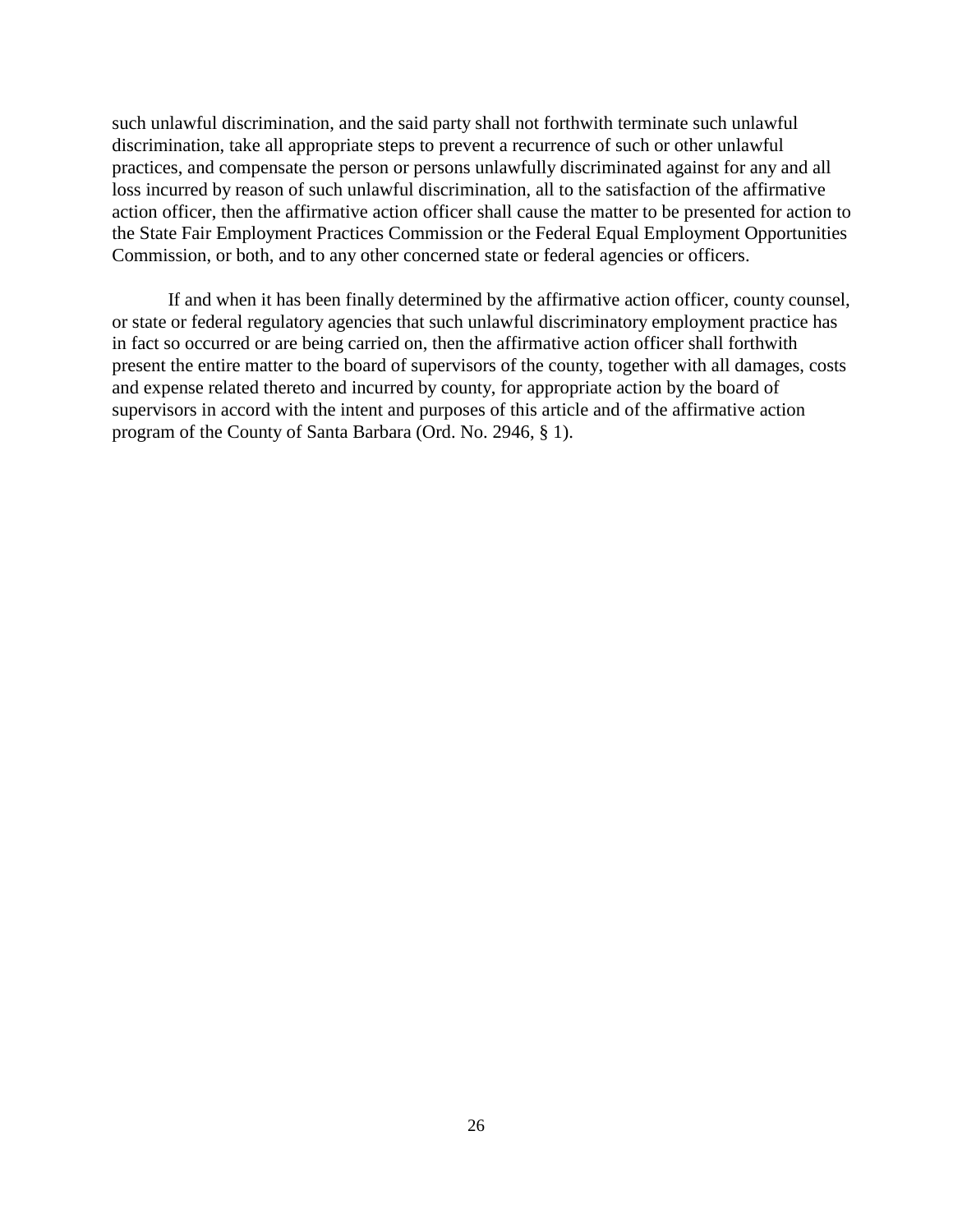## **ATTACHMENT E 2008 CARL MOYER GUIDELINES SECTION 29(d) DISCLOSURE OF FUNDS**

Disclosure of Funds. The owner or owner's designee must sign a disclosure statement.

(1) The disclosure statement shall certify that once the owner or designee signs the project contract, the owner or designee shall not submit another application or sign another contract for the same specific project (such as repowering of the project engine) with any other source of funds, including but not limited to other districts or ARB (for a multi-district solicitation). An owner or designee may receive funding from multiple air districts or grant programs if these entities are coordinating to jointly fund the project.

(2) The disclosure statement shall indicate whether the owner or designee has received prior incentive funding for the project vehicle, engine, or equipment, as well as the funding source, amount, and contract term associated with the previous incentive grant.

(3) Any owner, designee, or other third party who is found to have submitted multiple applications without the disclosure required in Section  $26(e)(1)$ , or signed multiple contracts for the same specific project shall, at a minimum, be disqualified from funding for that project from all sources and may also be banned from submitting future applications to any and all Carl Moyer Program solicitations. ARB and the districts may also levee fines and/or seek criminal charges for such conduct.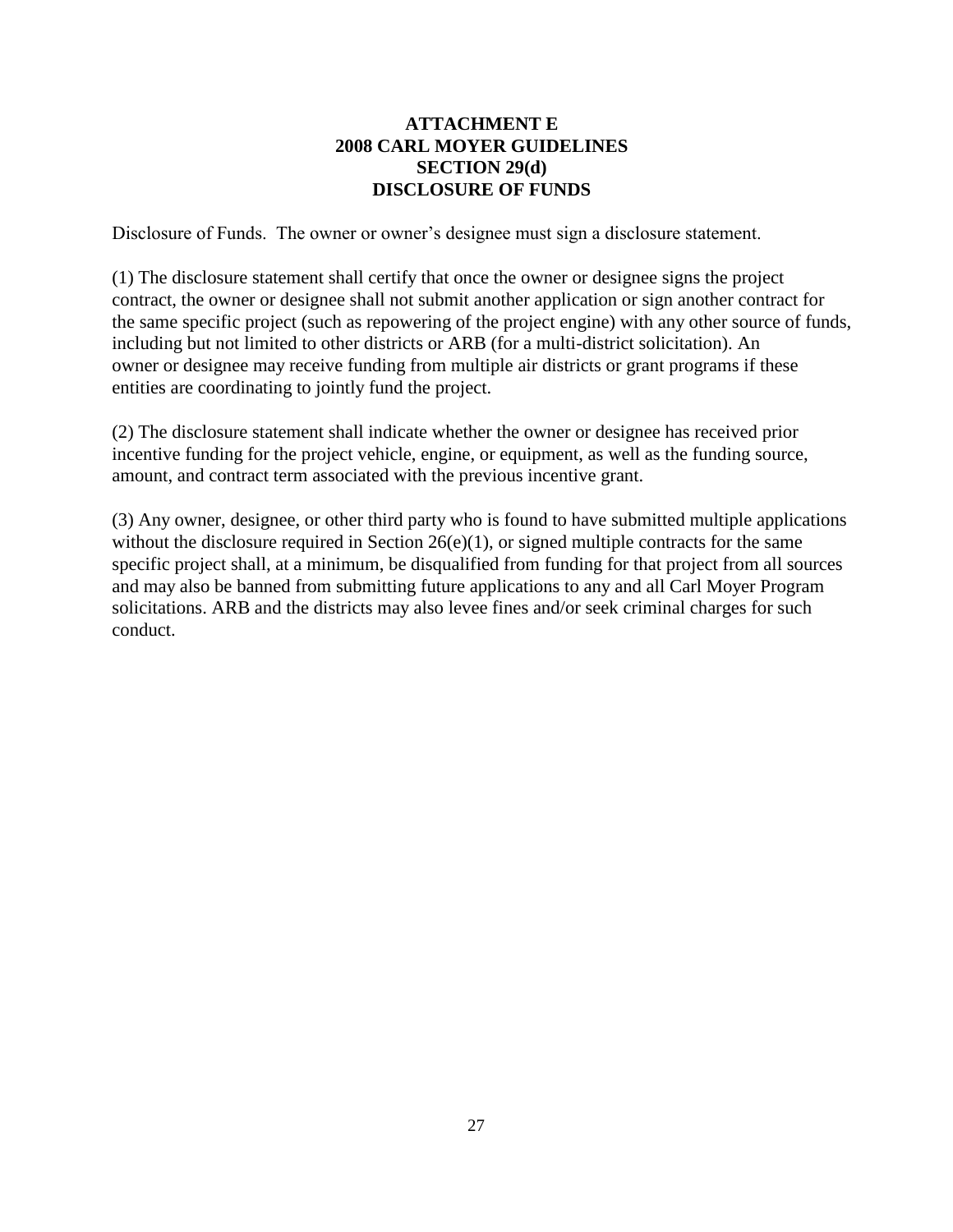## ATTACHMENT F STANDARD INDEMNIFICATION AND INSURANCE PROVISIONS

#### INDEMNIFICATION

GRANTEE shall defend, indemnify and save harmless DISTRICT and the County of Santa Barbara (COUNTY), their officers, agents and employees from any and all claims, demands, damages, costs, expenses (including attorney's fees), judgments or liabilities arising out of this Agreement or occasioned by the performance or attempted performance of the provisions hereof; including, but not limited to, any act or omission to act on the part of the GRANTEE or his agents or employees or other independent contractors directly responsible to him; except those claims, demands, damages, costs, expenses (including attorney's fees), judgments or liabilities resulting from the sole negligence or willful misconduct of the DISTRICT.

GRANTEE shall notify DISTRICT immediately in the event of any accident or injury arising out of or in connection with this Agreement.

#### INSURANCE

Without limiting the GRANTEE's indemnification of DISTRICT and the COUNTY, GRANTEE shall procure the following required insurance coverages at its sole cost and expense. All insurance coverages are to be placed with insurers which (1) have a Best's rating of no less than A: VII, and (2) are admitted insurance companies in the State of California. All other insurers require the prior approval of DISTRICT. Such insurance coverage shall be maintained during the term of this Agreement. Failure to comply with the insurance requirements shall place GRANTEE in default. Upon request by DISTRICT, GRANTEE shall provide a certified copy of any insurance policy to DISTRICT within ten (10) working days.

- 1. Workers' Compensation Insurance: Statutory Workers' Compensation and Employers Liability Insurance shall cover all GRANTEE's staff while performing any work incidental to the performance of this Agreement. The policy shall provide that no cancellation, or expiration or reduction of coverage shall be effective or occur until at least thirty (30) days after receipt of such notice by DISTRICT. In the event GRANTEE is self-insured, it shall furnish to DISTRICT a copy of Certificate of Consent to Self-Insure issued by the Department of Industrial Relations for the State of California. This provision does not apply if GRANTEE has no employees as defined in Labor Code Section 3350 et seq. during the entire period of this Agreement and GRANTEE submits a written statement to DISTRICT stating that fact.
- 2. General and Automobile Liability Insurance: The general liability insurance shall include bodily injury, property damage and personal injury liability coverage, shall afford coverage for all premises, operations, products and completed operations of GRANTEE and shall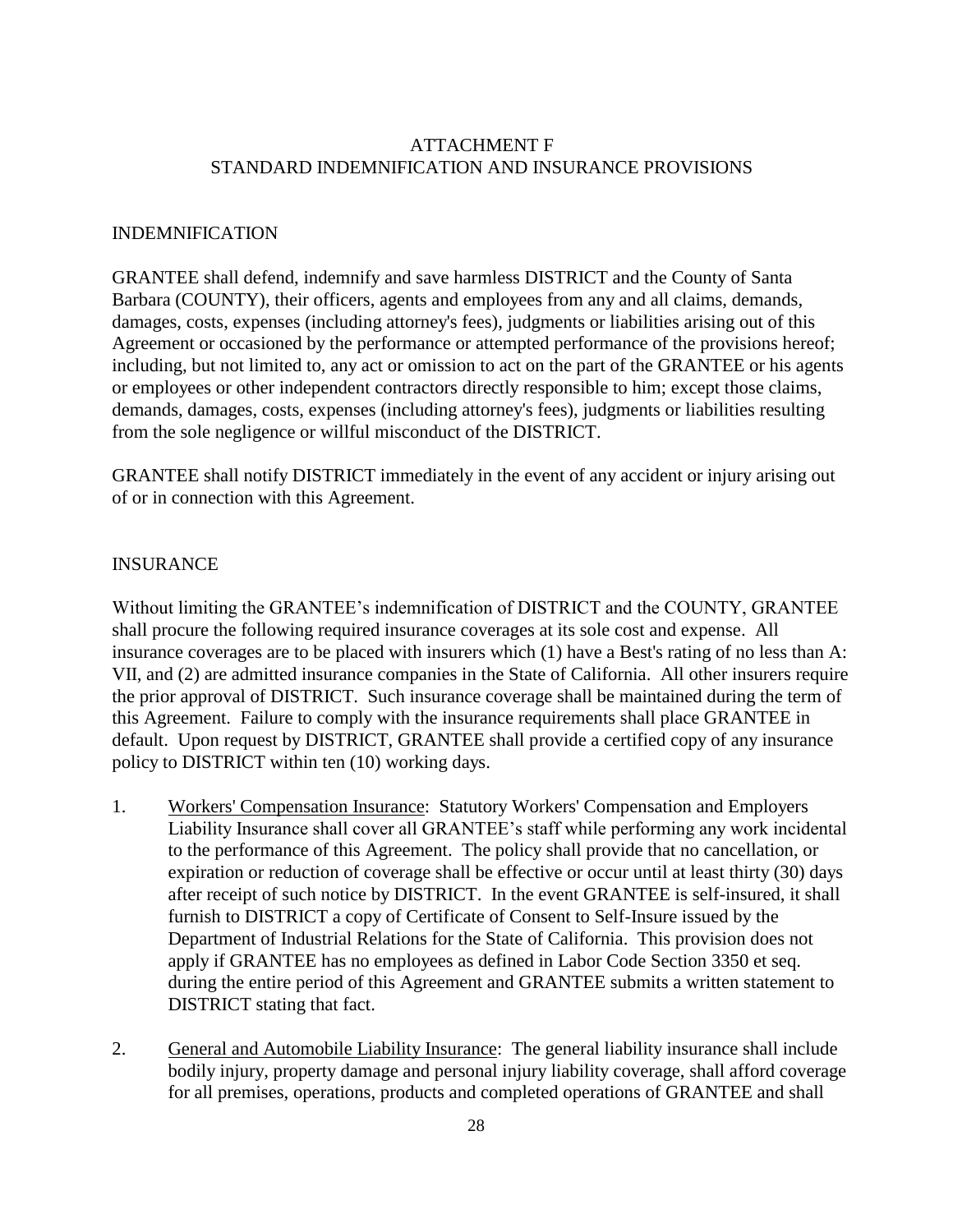include contractual liability coverage sufficiently broad so as to include the insurable liability assumed by the GRANTEE in the indemnity and save harmless provisions [above] of the Indemnification Section of this Agreement between DISTRICT and GRANTEE. The automobile liability insurance shall cover all owned, non-owned and hired motor vehicles that are operated on behalf of GRANTEE pursuant to GRANTEE's activities hereunder. GRANTEE shall require all subcontractors to be included under its policies or furnish separate certificates and endorsements to meet the standards of these provisions by each subcontractor. DISTRICT and the COUNTY, their officers, agents, and employees shall be Additional Insured status on any policy. A cross liability clause, or equivalent wording, stating that coverage will apply separately to each named or additional insured as if separate policies had been issued to each shall be included in the policies. A copy of the endorsement evidencing that the policy has been changed to reflect the Additional Insured status must be attached to the certificate of insurance. The limit of liability of said policy or policies for general and automobile liability insurance shall not be less than \$1,000,000 per occurrence and \$2,000,000 in the aggregate. Any deductible or Self-Insured Retention {SIR} over \$10,000 requires approval by DISTRICT.

Said policy or policies shall include severability of interest or cross liability clause or equivalent wording. Said policy or policies shall contain a provision of the following form:

## *"Such insurance as is afforded by this policy shall be primary and if the COUNTY has other valid and collectible insurance, that other insurance shall be excess and non-contributory."*

If the policy providing liability coverage is on a 'claims-made' form, the GRANTEE is required to maintain such coverage for a minimum of three years following completion of the performance or attempted performance of the provisions of this agreement. Said policy or policies shall provide that DISTRICT shall be given thirty (30) days written notice prior to cancellation or expiration of the policy or reduction in coverage.

GRANTEE shall submit to the office of the designated DISTRICT representative certificate(s) of insurance documenting the required insurance as specified above prior to this Agreement becoming effective. DISTRICT shall maintain current certificate(s) of insurance at all times in the office of the designated DISTRICT representative as a condition precedent to any payment under this Agreement. Approval of insurance by DISTRICT or acceptance of the certificate of insurance by DISTRICT shall not relieve or decrease the extent to which the GRANTEE may be held responsible for payment of damages resulting from GRANTEE's services or operations pursuant to the contract, nor shall it be deemed a waiver of DISTRICT rights to insurance coverage hereunder.

In the event the GRANTEE is not able to comply with DISTRICT's insurance requirements, DISTRICT may, at its sole discretion and at the GRANTEE's expense, provide compliant coverage.